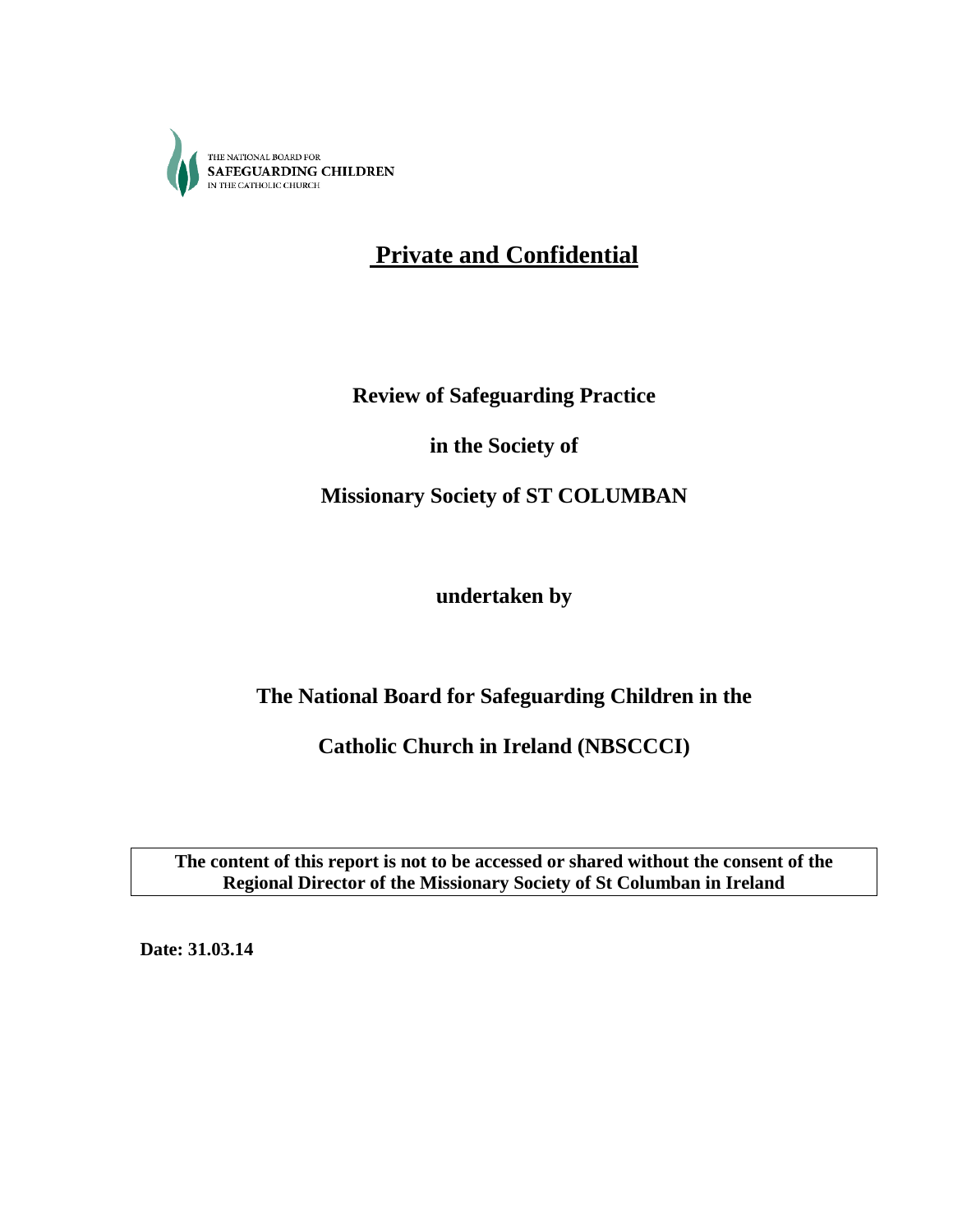## **CONTENTS**

| <b>Background</b>                            | Page 3  |
|----------------------------------------------|---------|
| <b>Standard 1</b>                            |         |
| A written policy on keeping children safe    | Page 8  |
| <b>Standard 2</b>                            |         |
| Management of allegations                    | Page 11 |
| <b>Standard 3</b>                            |         |
| Preventing Harm to Children                  | Page 16 |
| <b>Standard 4</b>                            |         |
| <b>Training and Education</b>                | Page 19 |
| <b>Standard 5</b>                            |         |
| Communicating the Church's                   |         |
| Safeguarding Message                         | Page 21 |
| <b>Standard 6</b>                            |         |
| <b>Access to Advice and Support</b>          | Page 23 |
| <b>Standard 7</b>                            |         |
| <b>Implementing and Monitoring Standards</b> | Page 25 |
| <b>Recommendations</b>                       | Page 27 |
| <b>Terms of Reference</b>                    | Page 29 |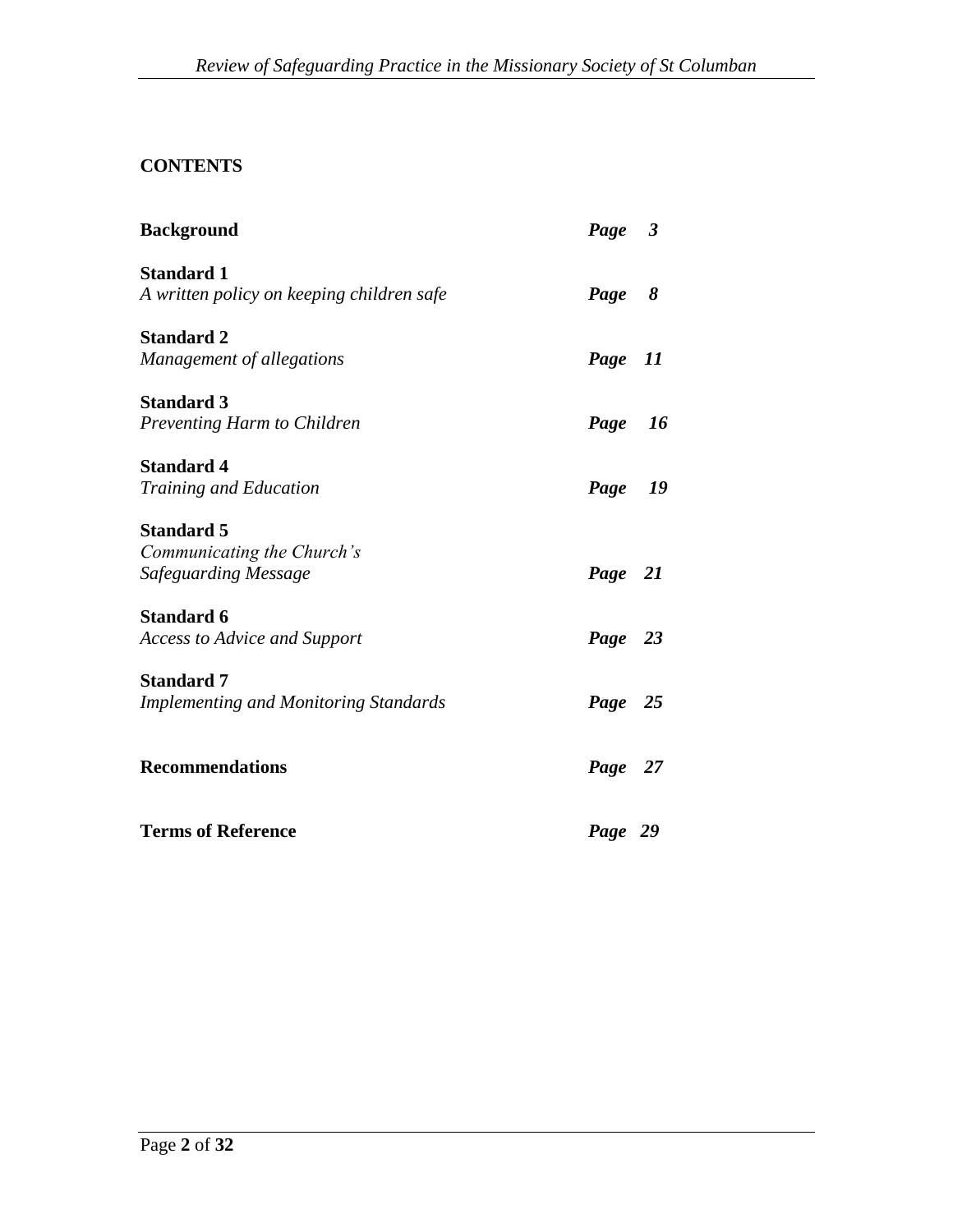#### **Background**

The National Board for Safeguarding Children in the Catholic Church in Ireland (NBSCCCI) was asked by the Sponsoring Bodies, namely the Episcopal Conference, the Conference of Religious of Ireland and the Irish Missionary Union, to undertake a comprehensive review of safeguarding practice within and across all the Church authorities on the island of Ireland. The purpose of the review is to confirm that current safeguarding practice complies with the standards set down within the guidance issued by the Sponsoring Bodies in February 2009 and that all known allegations and concerns had been appropriately dealt with. To achieve this task, safeguarding practice in each Church authority is to be reviewed through an examination of case records and through interviews with key personnel involved both within and external to a diocese/congregation or other authority.

This report contains the findings of the *Review of Safeguarding Practice within the Missionary Society of St Columban* undertaken by the NBSCCCI in line with the request made to it by the Sponsoring Bodies. The review was carried out between 10.02.2014 and 12.02 2014 at Dalgan, Co Meath. It is based upon the case material made available to the NBSCCCI by the Missionary Society of St Columban, along with interviews with selected key personnel who contribute to safeguarding within the Society. The NBSCCCI believes that all relevant documentation for these cases was passed to the reviewers and the Regional Director, the Reverend Patrick Raleigh has confirmed this.

The findings of the review have been shared with a reference group before being submitted to the Regional Director, along with any recommendations arising from the findings.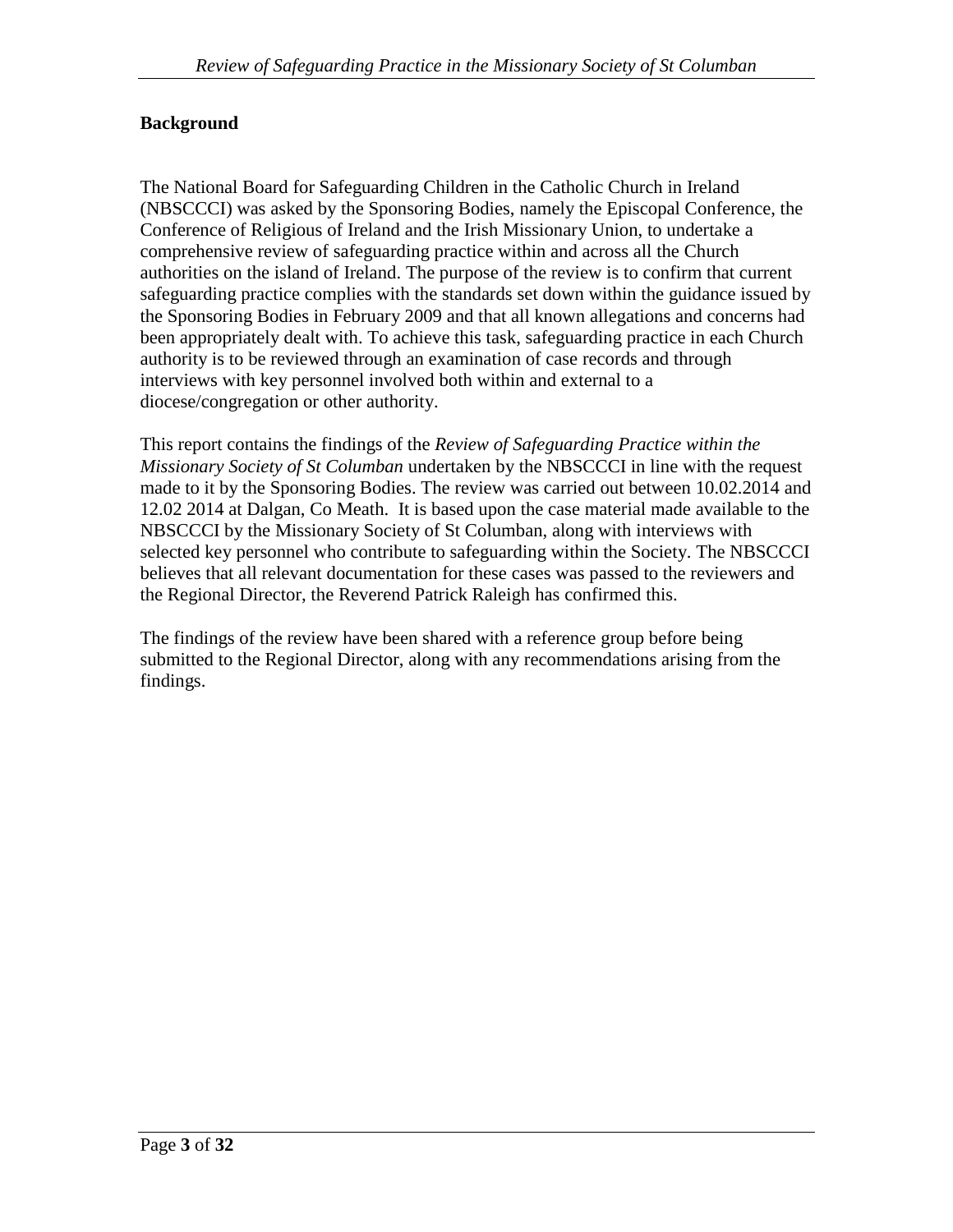## **Introduction**

The Irish Regional Policy on Safeguarding Children of the Missionary Society of St Columban, published on 13.01.2013, states that "*Each child shall be cherished and affirmed as a gift from God with an inherent right to dignity of life and bodily integrity*  which shall be respected, nurtured and protected by all. The policy goes on to state that" *everyone in the Church has an obligation to ensure that the fundamental rights of children are respected, and that it has been written to ensure that the Society of St Columban takes every possible measure to prevent abuse*. The Society states on its website **[www.columban.com](http://www.columban.com/)** that its missionaries are committed to the highest safeguarding standards.

The St Columban's Missionary Society was founded in Ireland in 1916 and initially attracted a number of ordained diocesan priests who wished to undertaken missionary work. Its focus became the Far East and it was initially known as the Maynooth Mission to China. The Society worked in China from 1920, until its expulsion by the Communist authorities in the early 1950s. In addition to Ireland and Britain, it is established in the U.S.A, Australia and New Zealand, the Philippines, Korea, Japan, Fiji, Peru, Chile, Taiwan, and Pakistan. At its peak in the 1960s, the Society had one thousand missionaries, but the number now stands in the region of four hundred and thirty, from some ten nationalities and located across fifteen countries. It draws new students from its overseas countries. It has seminaries in the Philippines, Korea, Fiji, Peru and Chile. There are no current students in Ireland. The Society also has some sixty seven lay missionaries. The headquarters of the Society is in Hong Kong where the Superior General and his Council reside. The Society has recently been able to re-establish its mission in China, providing teaching resources.

The missionary work of the Society in some of the world's poorest countries has heightened its awareness of issues of structural poverty, international debt, fair trade, spiralling violence, justice and peace. The Columban Missionaries see concern for justice and peace as central to their apostolate. Linked to this are the themes of environmental concern and the integrity of creation. They also recognise a need to promote an authentic enculturation of the Gospel through dialogue with peoples of other religions.

In Ireland, the Columban Missionaries have been based at Dalgan Park, Navan, Co Meath since 1940. There are currently 129 members of the Society in the Irish Region. The population is ageing, with a current average age of 76.5 years, with just three men under 60 years of age. 32 Columban Missionaries are resident in the nursing home in the Dalgan Park complex; a further 66 also live in Dalgan Park, some of whom work in administration, mission promotion and other ministries, with the majority retired or semiretired. A total of 25 Columban Missionaries carry out pastoral work (full and part time) in diocesan parishes throughout Ireland. The Society administers a parish in the Archdiocese of Dublin in Ballymun, with 3 Columban priests. It has houses in Maynooth and in Donaghmede and a rented house in Cork, with a further 3 priests situated there. There may also be, at any given time, a population of priests in transit from their resident missions in other parts of the world, on visits and vacation to their homes in Ireland. The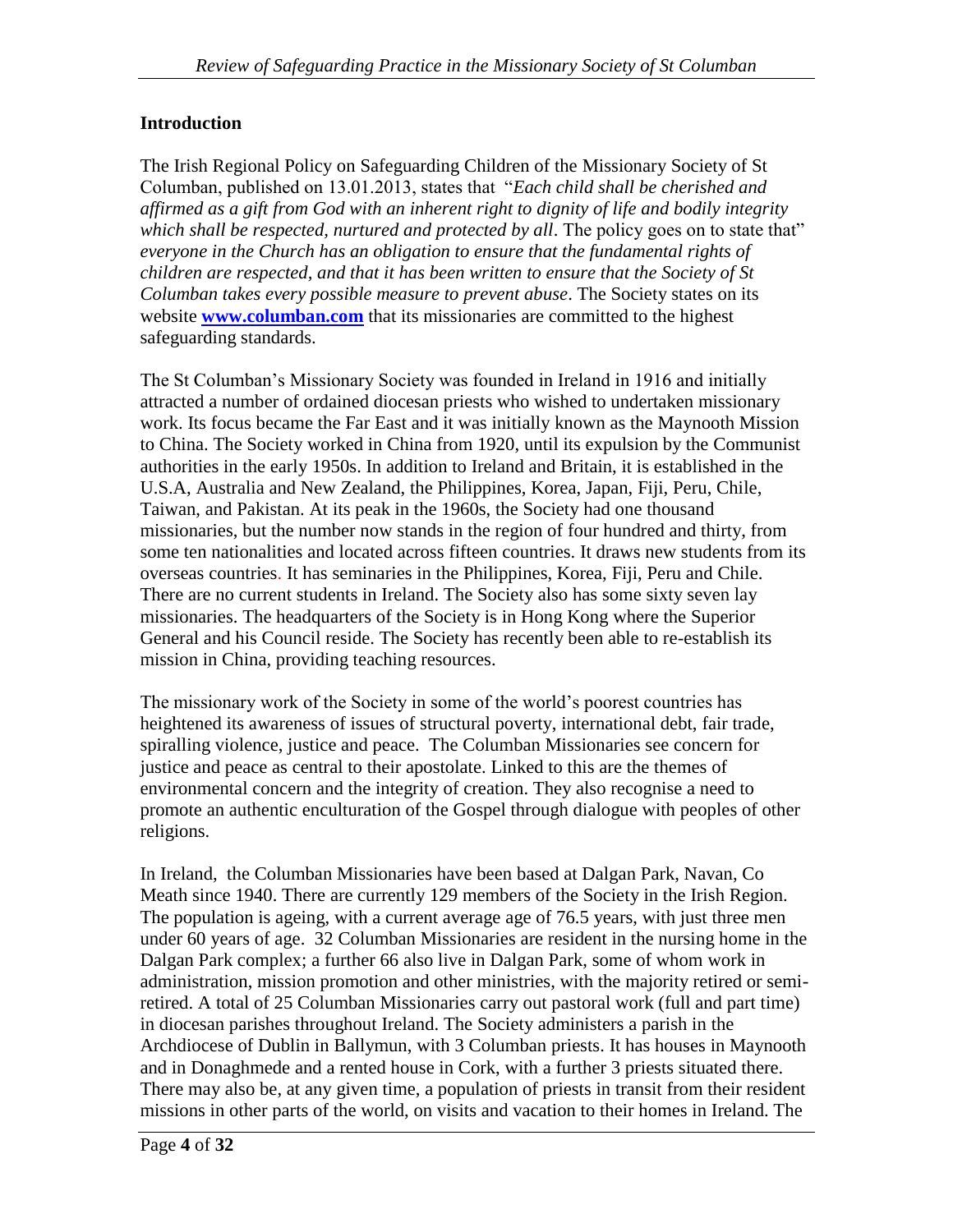Irish Region has promoted the lay mission programme from its inception, with exchanges of personnel between Ireland and other countries. There are currently 4 lay missionaries in Ireland. Dalgan Park hosts a mission awareness centre, offering seminars on topics related to evangelization, inter-faith dialogue, justice, peace and ecology to colleges and schools throughout the country. These are facilitated through tours of Dalgan Park and/or through presentations/talks in schools. Dalgan Park has extensive grounds, which are open to the public for walking and recreation and are used by families. The Society is also involved in the development and management of the Migrants Rights Centre in Dublin, which provides advice and support to immigrant communities in Ireland. The Columban Missionaries have 80 lay employees, who provide services in catering, nursing and personal care, administration, management, estate maintenance, mostly based in Dalgan Park.

The organisational shape of the Columban operation in Ireland is quite diffuse, with a central structure at Dalgan Park, but a number of 'satellite' units, many of them individual men, which are quite widely distributed. From a child safeguarding perspective, the Society does not provide direct services such as teaching or residential care to children and young people in Ireland, but Columban priests have a lot of contact with families and children and young people through their pastoral work in parishes, through their own parish in Ballymun, through school tours to Dalgan and the mission presentation programmes in schools. Columban priests engaged in pastoral work are governed in their day to day work by the safeguarding policy of their host diocese, but the management of any specific allegations against a Columban will be undertaken by the Society under its own safeguarding policy. The parish which they currently administer in Ballymun, for example, has parish safeguarding representatives in line with the policy of the Archdiocese of Dublin and the Columban priests attend diocesan safeguarding training. The Columban Missionaries have a transient population of visiting priests and lay missionaries from overseas and the safeguarding management of this cohort is an additional important factor.

Although the record of allegations of child abuse against Columban in Ireland refers to a relatively small number of priests, one of these, P.M., was a prolific offender over several decades before he was convicted. The Society was heavily criticised in the report of the Commission of Investigation into the Catholic Archdiocese of Dublin 2009 (Murphy) Report for its poor child protection practice and governance in this case.

This audit was carried out over a three day period in February 2014. The reviewers were given access to all of the safeguarding files held by the Society. They examined all of the files relating to priests against whom allegations had been made and a number of files relating to contact with victims. The safeguarding structure of the Columban Society revolves around two senior members, the Regional Director and the Designated Safeguarding Person. They were interviewed in the course of the audit and provided input in relation to background, policy, and operational matters. The review included an assessment of the Society's safeguarding policy (2013), a statement outlining the Society's training programme, an organisational chart, safeguarding training records, the Society's Manual of Policy and Procedures (2009) and other written data provided by the Designated Safeguarding Person. The reviewers also met with three priest advisors, with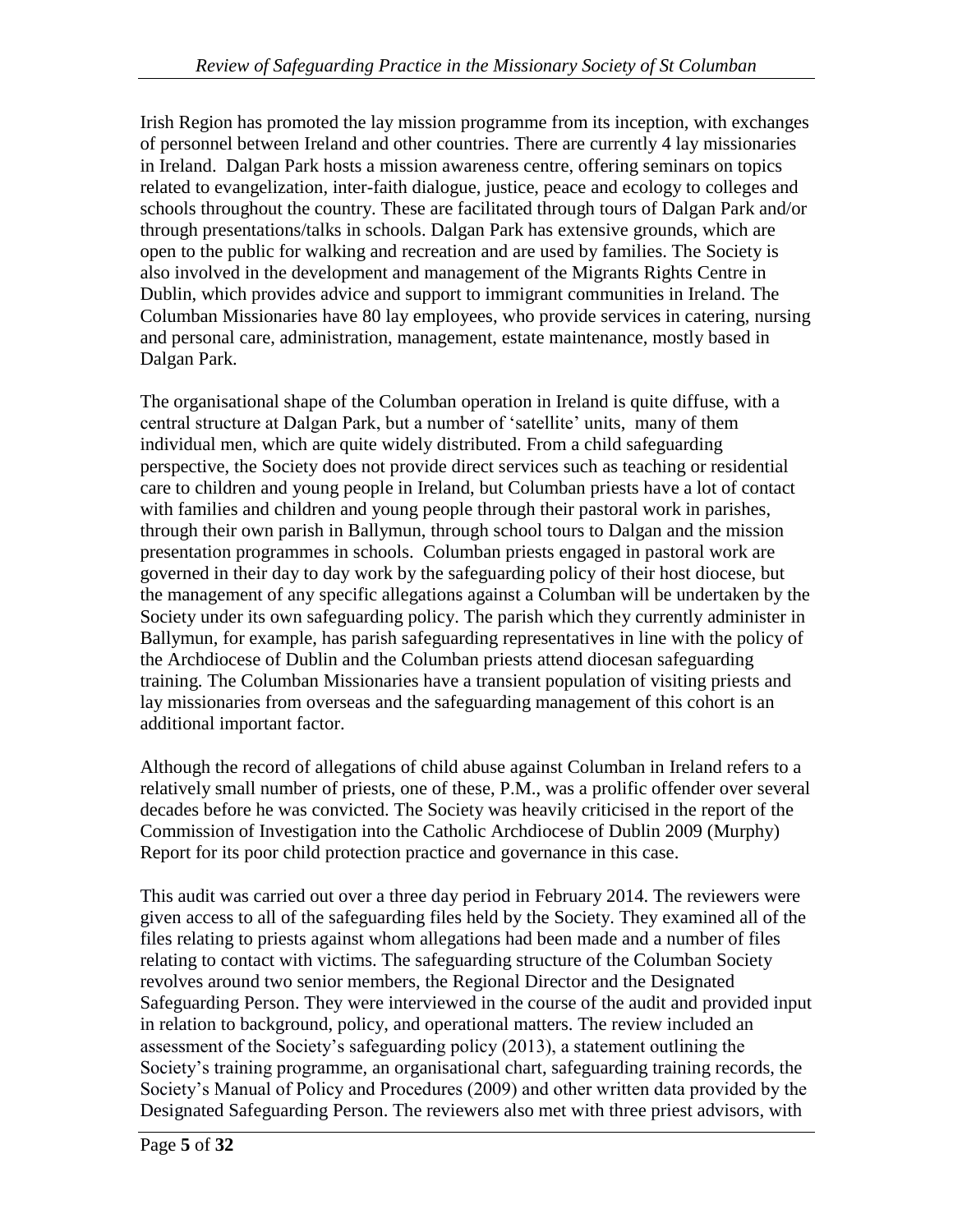a safeguarding committee and with a representative from the Probation service. They have also spoken by telephone with representatives of an Garda Siochana and the HSE Child Protection services who have had contact with the Columban Missionaries in relation to child safeguarding.

The purpose of this review is set out within the Terms of Reference that are appended to this report. It seeks to examine how case management practice conforms to expected standards in the Church, both at the time an allegation was received and currently. Just as importantly, the review evaluates the efforts that have been made to create safe environments for children to ensure their current and future safety. To achieve these two objectives, the review process uses the seven standards outlined within the NBSCCCI's 2009 *Safeguarding Children: Standards and Guidance Document for the Catholic Church in Ireland*, as an assessment framework.

The review was initiated through the signing of a data protection deed, allowing full access by review fieldwork staff to all case management records. This access does not constitute disclosure as the reviewers through the deed were deemed to be nominated data processors of the material for the Columban Missionaries.

Reviews into safeguarding have two objectives, to establish how concerns of clerical child sexual abuse have been managed in the past and to evaluate the efforts that have been made to create safe environments for children to ensure their current and future safety. To achieve these two objectives, the review process uses the seven standards outlined within the NBSCCCI's *Safeguarding Children: Standards and Guidance Document for the Catholic Church in Ireland* as an assessment framework (see next section). The report below discusses the findings of the reviewers under each standard. Conclusions are drawn regarding both the effectiveness of policies and practices in preventing abuse and the ability of the relevant personnel within the congregation to assess and manage risk to children. Recommendations for improvements are made where considered appropriate.

The Society has had written policies on safeguarding in place since the 1990s and has produced two policies on safeguarding since committing to the NBSCCCI's Standards and Guidance in 2008, the most recent of which was published in 2013. Considerable credit is due to the safeguarding designated person, fully supported by the regional director, for taking forward the agenda required to implement the standards. In general the audit has concluded that the Society's safeguarding policy meets a majority of the standards. We note that the management of individual cases has shown a considerable improvement and is robust. We also note that several processes need to be tightened to reflect the unique organisational circumstances and that more work needs to be done to develop a safeguarding culture to emphasise prevention. This can be promoted through awareness raising, training, and communicating the Society's safeguarding message.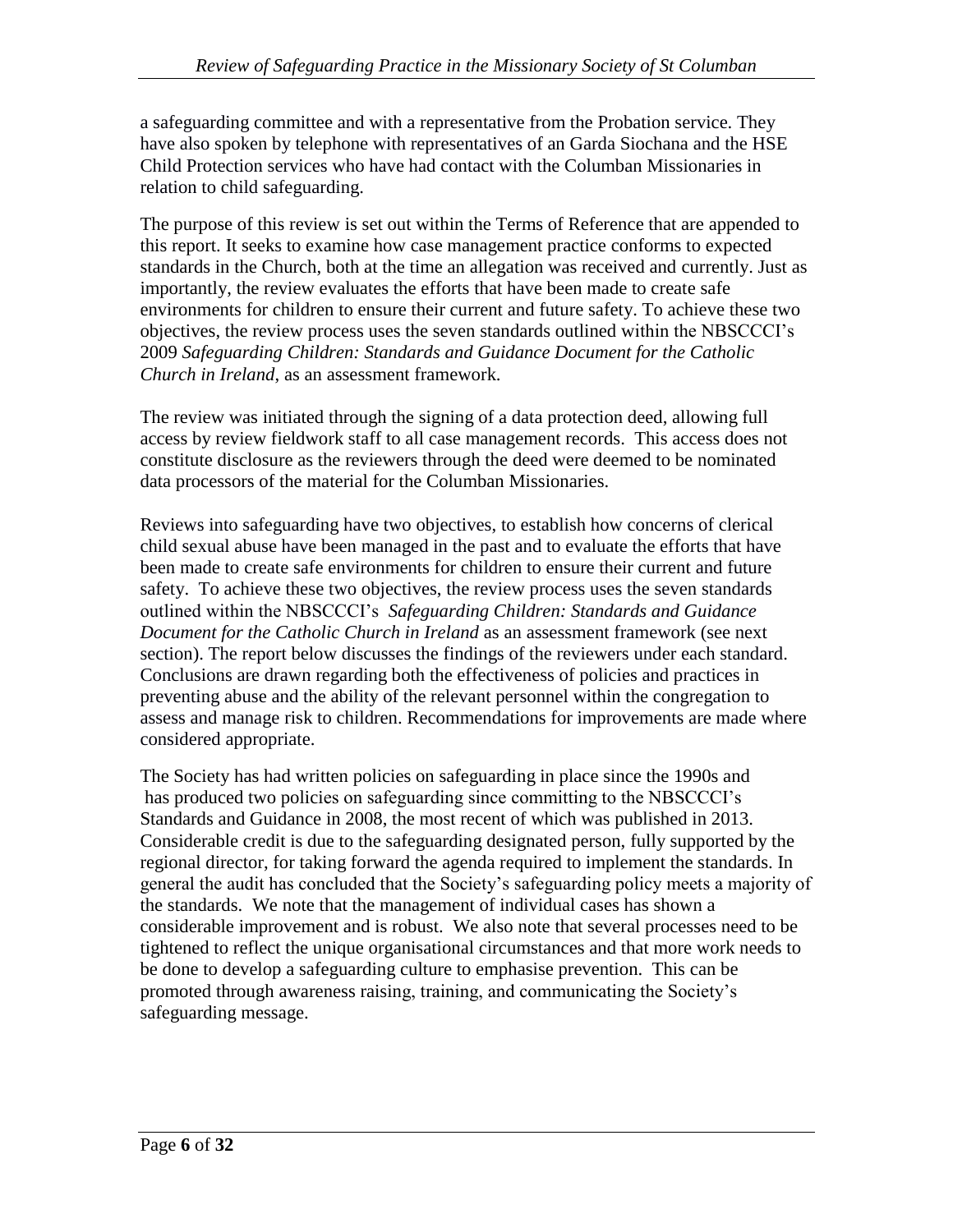#### **STANDARDS**

This section provides the findings of the review. The template employed to present the findings are the seven standards, set down and described in the Church *Safeguarding Children: Standards and Guidance Document for the Catholic Church in Ireland.* This guidance was launched in February 2009 and was endorsed and adopted by all the Church authorities that minister on the island of Ireland, including the Society of St Columban. The seven standards are:

**Standard 1** A written policy on keeping children safe

**Standard 2** Procedures – how to respond to allegations and suspicions in the Republic of Ireland and Northern Ireland

**Standard 3** Preventing harm to children:

- recruitment and vetting
- running safe activities for children
- codes of behaviour

**Standard 4** Training and education

**Standard 5** Communicating the Church's safeguarding message:

- to children
- to parents and adults
- to other organisations

**Standard 6** Access to advice and support

**Standard 7** Implementing and monitoring the standards

Each standard contains a list of criteria, which are indicators that help decide whether this standard has been met. The criteria give details of the steps that a Church organisation diocese or religious order - needs to take to meet the standard and ways of providing evidence that the standard has been met.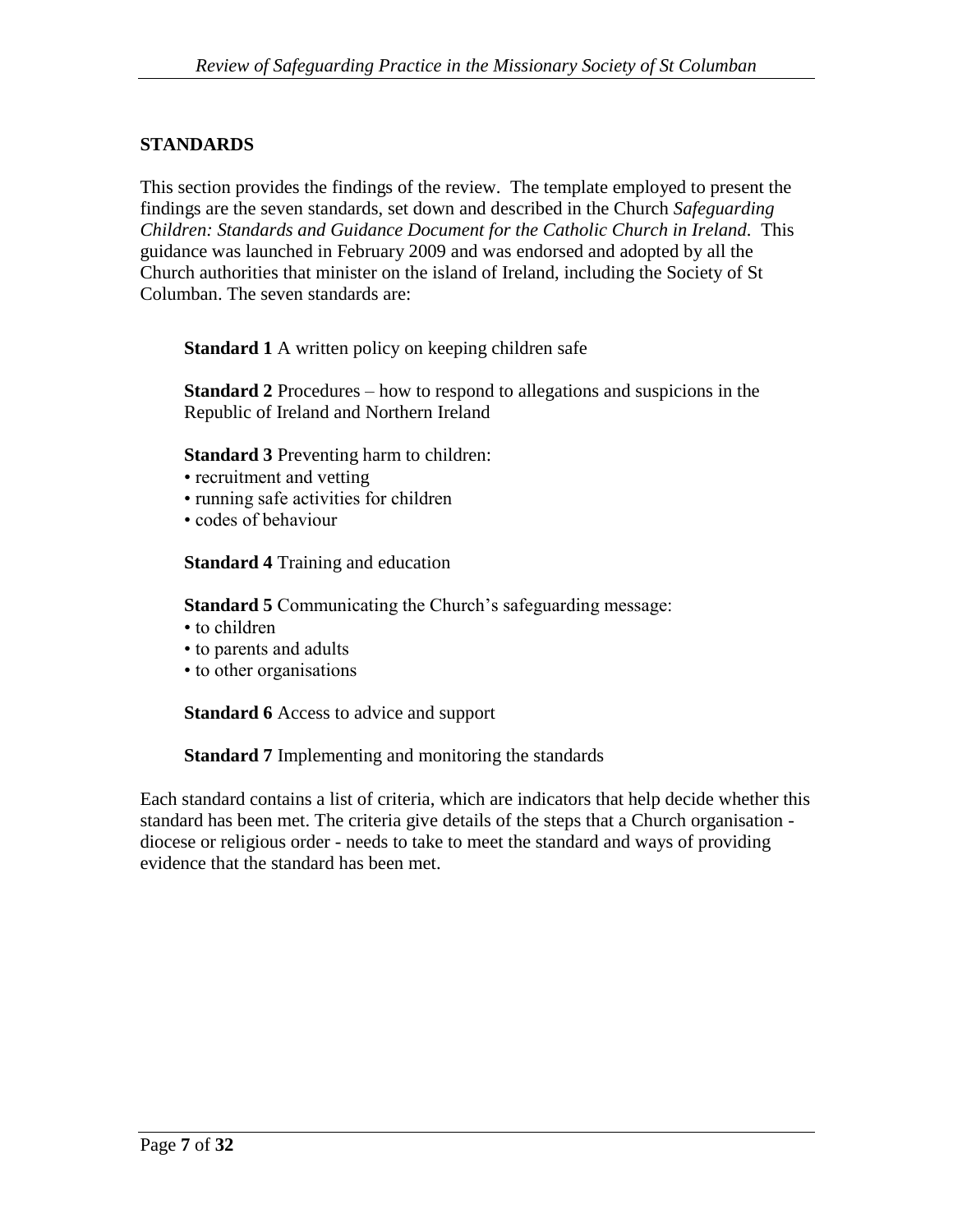#### *A written policy on keeping children safe*

*Each child should be cherished and affirmed as a gift from God with an inherent right to dignity of life and bodily integrity, which shall be respected, nurtured and protected by all.*

Compliance with Standard 1 is only fully achieved when a congregation meets the requirements of all nine criteria against which the standard is measured.

#### **Criteria**

| <b>Number</b> | <b>Criterion</b>                                                                                                                                                                                                                                                                                             | Met fully or<br><b>Met partially</b> |
|---------------|--------------------------------------------------------------------------------------------------------------------------------------------------------------------------------------------------------------------------------------------------------------------------------------------------------------|--------------------------------------|
|               |                                                                                                                                                                                                                                                                                                              | <b>or</b><br>Not met                 |
| 1.1           | The Church organisation has a child protection policy that is<br>written in a clear and easily understandable way.                                                                                                                                                                                           | Met fully                            |
| 1.2           | The policy is approved and signed by the relevant leadership<br>body of the Church organisation (e.g. the Bishop of the diocese<br>or provincial of a religious congregation).                                                                                                                               | Met fully                            |
| 1.3           | The policy states that all Church personnel are required to<br>comply with it.                                                                                                                                                                                                                               | Met fully                            |
| 1.4           | The policy is reviewed at regular intervals no more than three<br>years apart and is adapted whenever there are significant<br>changes in the organisation or legislation.                                                                                                                                   | Met fully                            |
| 1.5           | The policy addresses child protection in the different aspects of<br>Church work e.g. within a church building, community work,<br>pilgrimages, trips and holidays.                                                                                                                                          | Met partially                        |
| 1.6           | The policy states how those individuals who pose a risk to<br>children are managed.                                                                                                                                                                                                                          | Met fully                            |
| 1.7           | The policy clearly describes the Church's understanding and<br>definitions of abuse.                                                                                                                                                                                                                         | Met fully                            |
| 1.8           | The policy states that all current child protection concerns must<br>be fully reported to the civil authorities without delay.                                                                                                                                                                               | Met fully                            |
| 1.9           | The policy should be created at diocese or congregational level.<br>If a separate policy document at parish or other level is<br>necessary this should be consistent with the diocesan or<br>congregational policy and approved by the relevant diocesan or<br>congregational authority before distribution. | Met fully                            |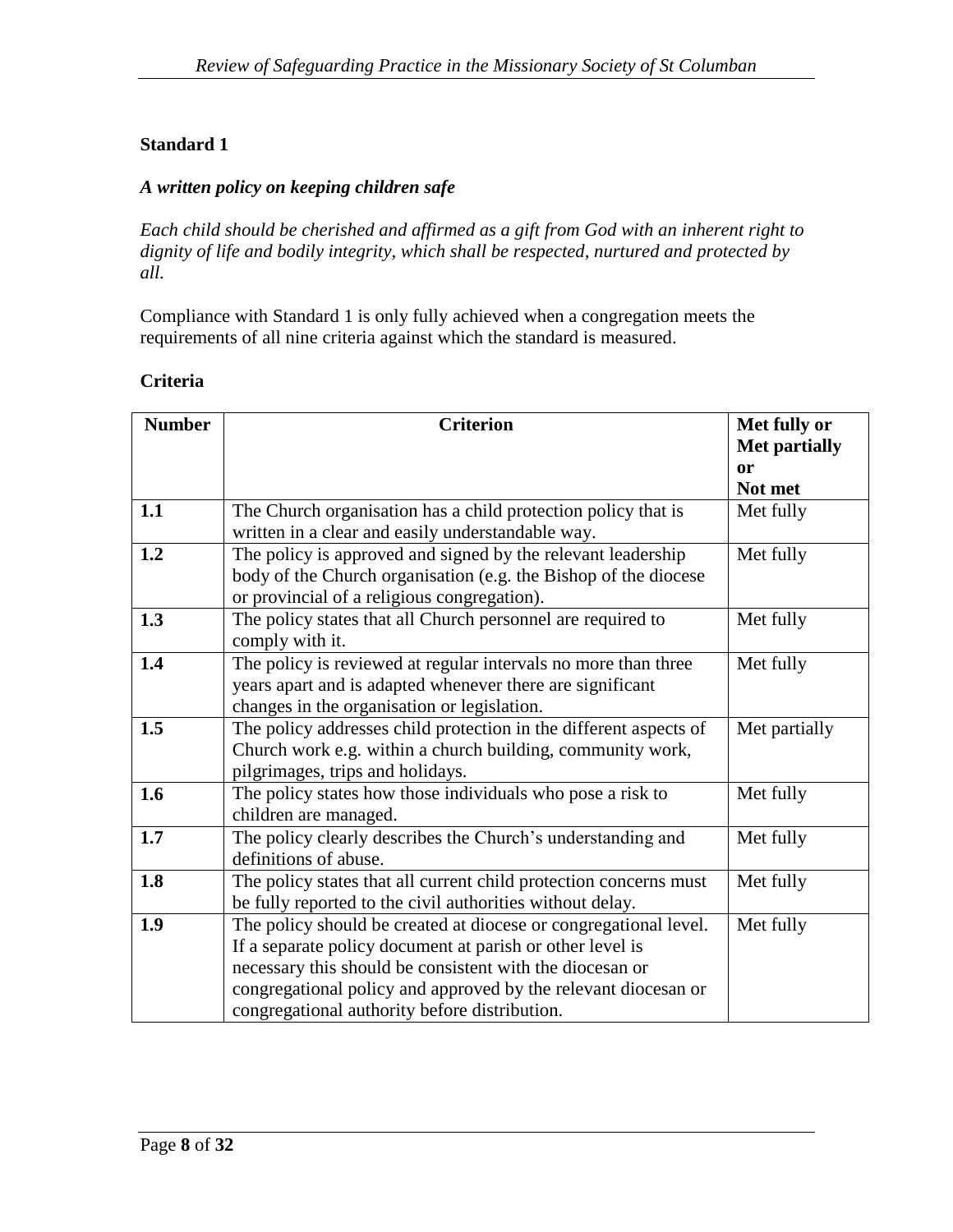The reviewers consider that Criteria 1.1 to 1.4 are fully met in the Society's policy and procedures. There was a delay between the introduction of the NBSCCCI's *Safeguarding Children: Standards and Guidance Document for the Catholic Church in Ireland* in 2009 and the production of the first safeguarding document based on the standards and guidance in 2012. This was then reviewed and re-issued the following year. The reviewers were shown a policy entitled '*Irish Regional Policy on Sexual Abuse of Minors'* which was in place since the mid-1990s, which has a strong emphasis on case management. Whilst Criterion 1.1 is assessed as fully met, the current safeguarding policy has retained the concentration on the management of individual cases evident in this original policy and needs to be balanced with more emphasis on the development of a safeguarding culture. These issues will be addressed further in the report. The current policy would benefit with section at the beginning on content, so as to make its sections and structure more accessible to the reader.

The reviewers consider that there are a number of specific areas in relation to different aspects of the Church's work which need to be formally addressed in the Columban safeguarding policy and that Criterion 1.5 is met partially. Criterion 1.5 refers to the need to address child protection in the different aspects of the Church's work. In the case of the Columban Missionaries, aspects which need to be addressed are those of;

- Columban priests administering in outside parishes or religious communities in Ireland
- Columban priests from overseas who are visiting in Ireland and who are resident in outside parishes for periods of time
- The role and function of lay ministers
- The mission promotion function ( to include contact with schools, including children and young people visiting Dalgan Park

As already noted the Columban Missionaries, because of their mission, have a transitory population of priests and lay ministers who move between jurisdictions and regions. The reviewers have seen recent Certificates of Suitability for Ministry which were introduced in 2009 for Columban Missionaries moving from one jurisdiction to another. In 2011 this was extended to cover Columban Missionaries from overseas who spend periods of time on visits or vacations in another region. Regrettably some of the most serious incidents and allegations of child abuse have occurred in this context. It is on the basis of these certificates from the overseas regions that the Irish director is able to establish and certify the suitability of Columban priests for ministry in a local diocese. The reviewers were informed that the certificate (which is similar to a celebret) is due to be reviewed and updated by the Society. The reviewers recommend that this requirement should be referenced and described in the safeguarding policy. The safeguarding policy should also state that there should be a formal record to establish that the regional director has communicated all safeguarding information and any requirements related to risk management, to the host diocese or religious congregation. The review has already referred to the lay ministry, and the role and function of lay ministers should also be addressed in the safeguarding procedures. Requirements for vetting, information exchange, awareness raising and the management of allegations need to be made clear.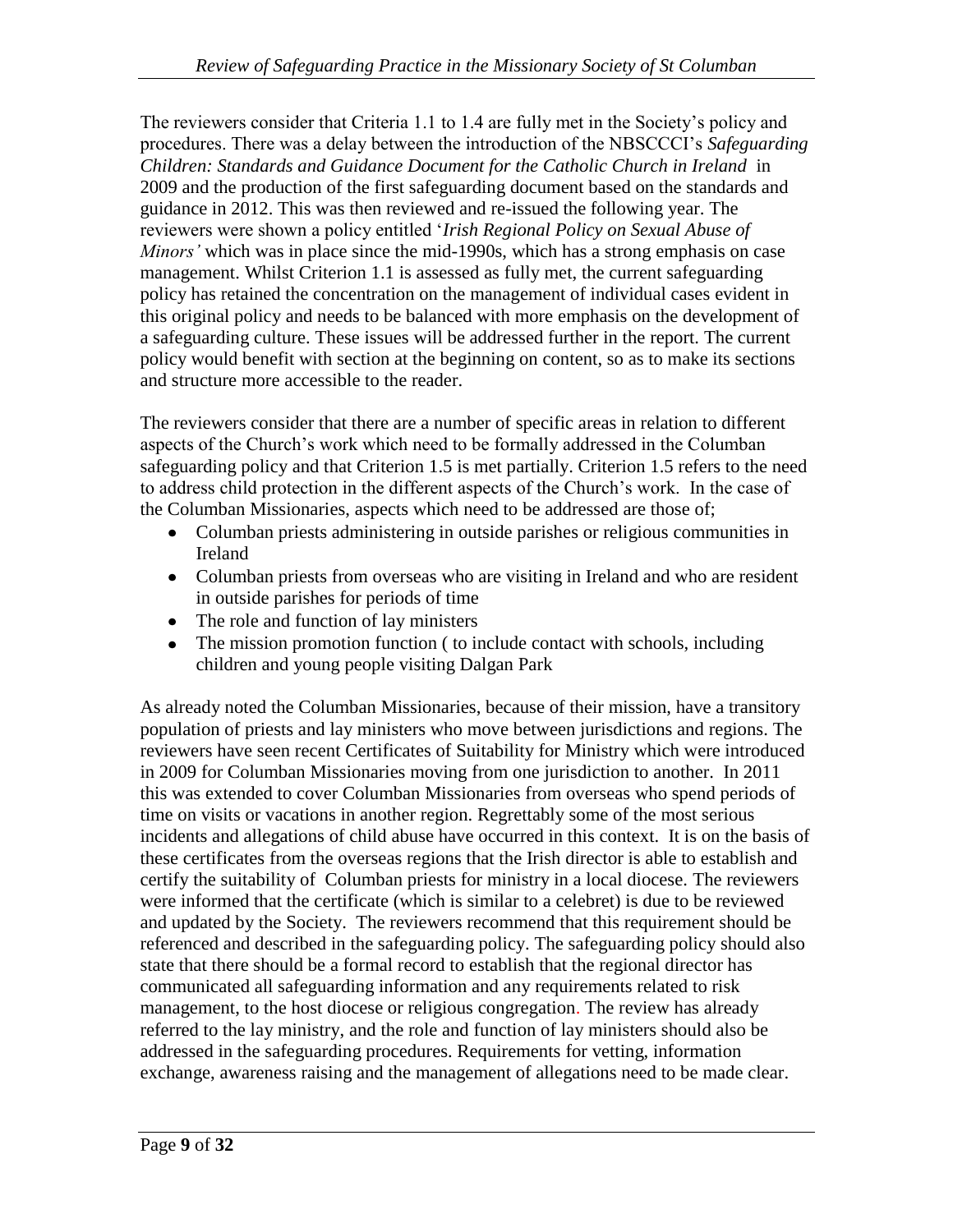The Society needs to ensure that all visits of children and young people to Dalgan Park, or all visits to schools to deliver presentations, are covered by appropriate safeguarding procedures. This could be achieved by the Society raising the profile of safeguarding by formally confirming with the visiting school or organisation that it has safeguarding procedures which will be fully implemented.

The reviewers are satisfied that the requirements of Standards  $1.6 - 1.9$  are fully met.

**RECOMMENDATION 1. The Regional Director should ensure that Standard 1.5 is reviewed within the Society's Safeguarding Policy. The revision of Standard 1.5 needs to address the following areas which are particularly relevant to the work of the Society; a) to emphasise the role of the Regional Director in assessing Certificates of Suitability for Ministry for Columban Missionaries returning to Ireland and in ensuring that communication with host dioceses or religious congregations is formalised and is effective in relation to safeguarding children b) to state the safeguarding requirements of the role of lay ministers, including expectations re vetting, information exchange, awareness raising and management of allegations c) to state the safeguarding requirements of mission promotion work with schools (including groups who visit Dalgan Park).**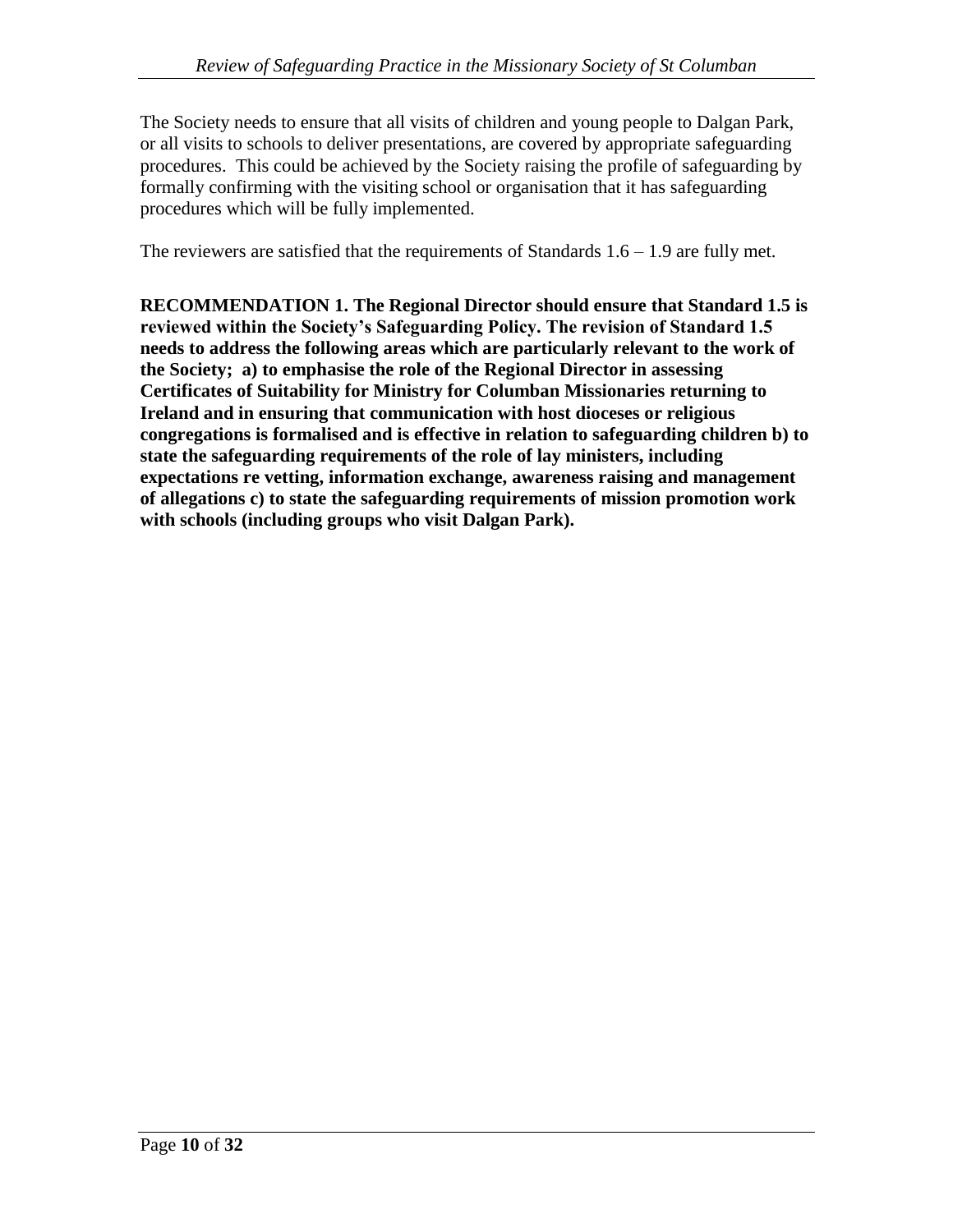#### *Management of allegations*

*Children have a right to be listened to and heard: Church organisations must respond effectively and ensure any allegations and suspicions of abuse are reported both within the Church and to civil authorities.*

Compliance with Standard 2 is only fully achieved when a congregation meets the requirements of all seven criteria against which the standard is measured.

#### **Criteria**

| <b>Number</b> | <b>Criterion</b>                                         | Met fully or     |
|---------------|----------------------------------------------------------|------------------|
|               |                                                          | Met partially or |
|               |                                                          | Not met          |
| 2.1           | There are clear child protection procedures in all       | Met fully        |
|               | Church organisations that provide step-by-step           |                  |
|               | guidance on what action to take if there are             |                  |
|               | allegations or suspicions of abuse of a child (historic  |                  |
|               | or current).                                             |                  |
| 2.2           | The child protection procedures are consistent with      | Met fully        |
|               | legislation on child welfare civil guidance for child    |                  |
|               | protection and written in a clear, easily                |                  |
|               | understandable way.                                      |                  |
| 2.3           | There is a designated officer or officer(s) with a       | Met fully        |
|               | clearly defined role and responsibilities for            |                  |
|               | safeguarding children at diocesan or congregational      |                  |
|               | level.                                                   |                  |
| 2.4           | There is a process for recording incidents, allegations  | Met fully        |
|               | and suspicions and referrals. These will be stored       |                  |
|               | securely, so that confidential information is protected  |                  |
|               | and complies with relevant legislation.                  |                  |
| 2.5           | There is a process for dealing with complaints made      | Not met          |
|               | by adults and children about unacceptable behaviour      |                  |
|               | towards children, with clear timescales for resolving    |                  |
|               | the complaint.                                           |                  |
| 2.6           | There is guidance on confidentiality and information-    | Met Fully        |
|               | sharing which makes clear that the protection of the     |                  |
|               | child is the most important consideration. The Seal of   |                  |
|               | Confession is absolute.                                  |                  |
| 2.7           | The procedures include contact details for local child   | Met partially    |
|               | protection services e.g. (Republic of Ireland) the local |                  |
|               | Health Service Executive and An Garda Síochána;          |                  |
|               | (Northern Ireland) the local health and social services  |                  |
|               | trust and the PSNI.                                      |                  |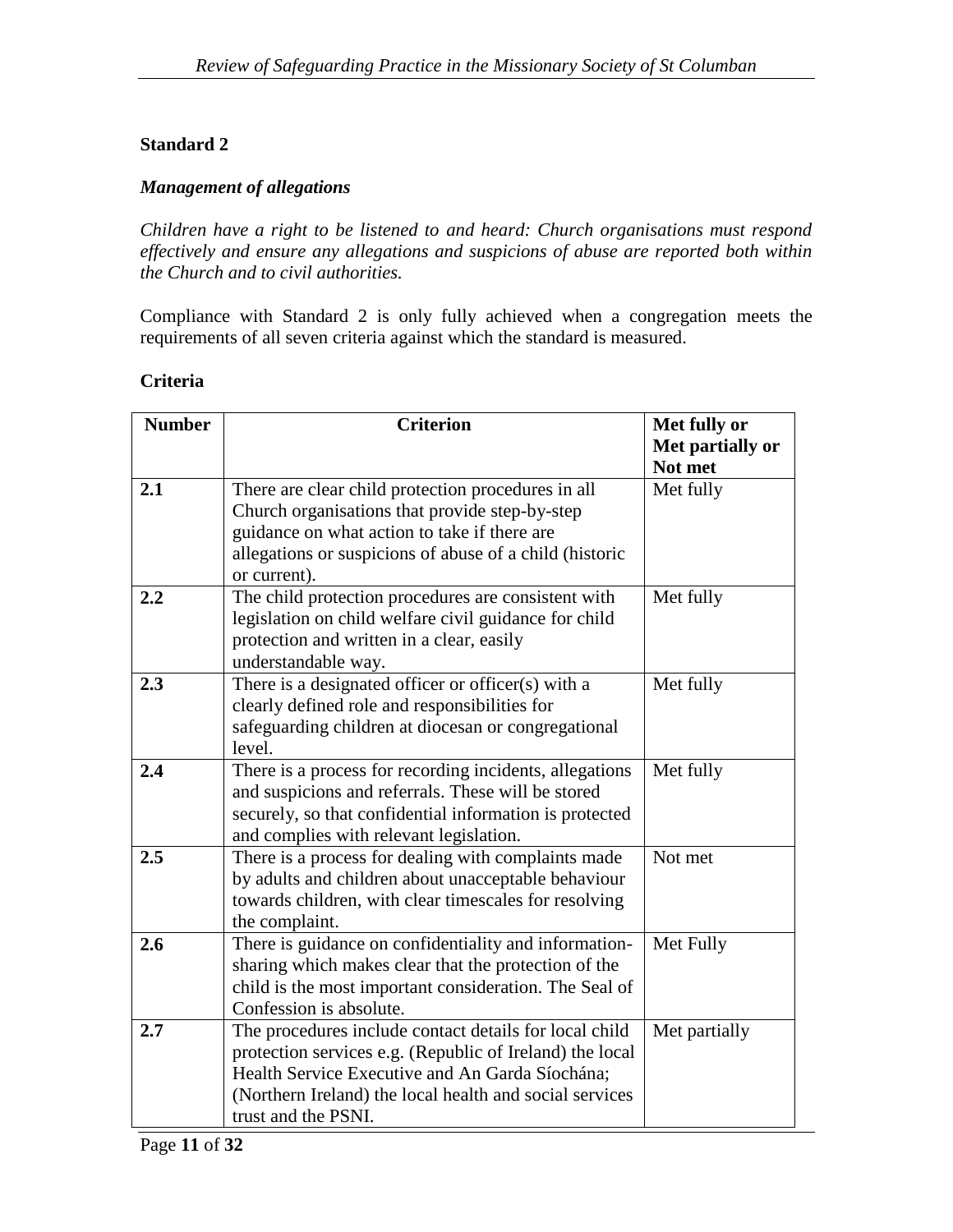The reviewers are satisfied that Criteria  $2.1 - 2.4$  are fully met. In relation to Criterion 2.4, the reviewers wish to note that the filing system was well organised, contained good case summaries and that relevant information was filed and documented in an accessible way.

The reviewers have concluded that Criterion 2.5, which requires a process for dealing with complaints made by adults and children about unacceptable behaviour towards children, is not evidenced in the Columban Fathers' Safeguarding Children policy document Whilst the policy deals with how to manage a complaint or allegation of abuse on a step by step basis (Criterion 2.1), it needs also to address what should happen if a complainant is not satisfied with, for example, the standard of service received, or any behaviour which has adversely affected a child which is not addressed under Criterion 2.1 . There needs to be a complaints process, including steps and time scales, for appeal and review.

Criterion 2.6 is met as the policy states that there is guidance on the limits of confidentiality. Information about external referral pathways for referring child protection concerns such as contact details for An Garda Siochana or the HSE Child Protection service, as required by Criterion 2.7 need to be added to the policy document.

**RECOMMENDATION 2. The Regional Director should ensure that Criteria 2.5 and 2.7 are reviewed and include information about an appeals/complaint review process, and detail contact details for child protection referrals to the civil agencies within the policy document.**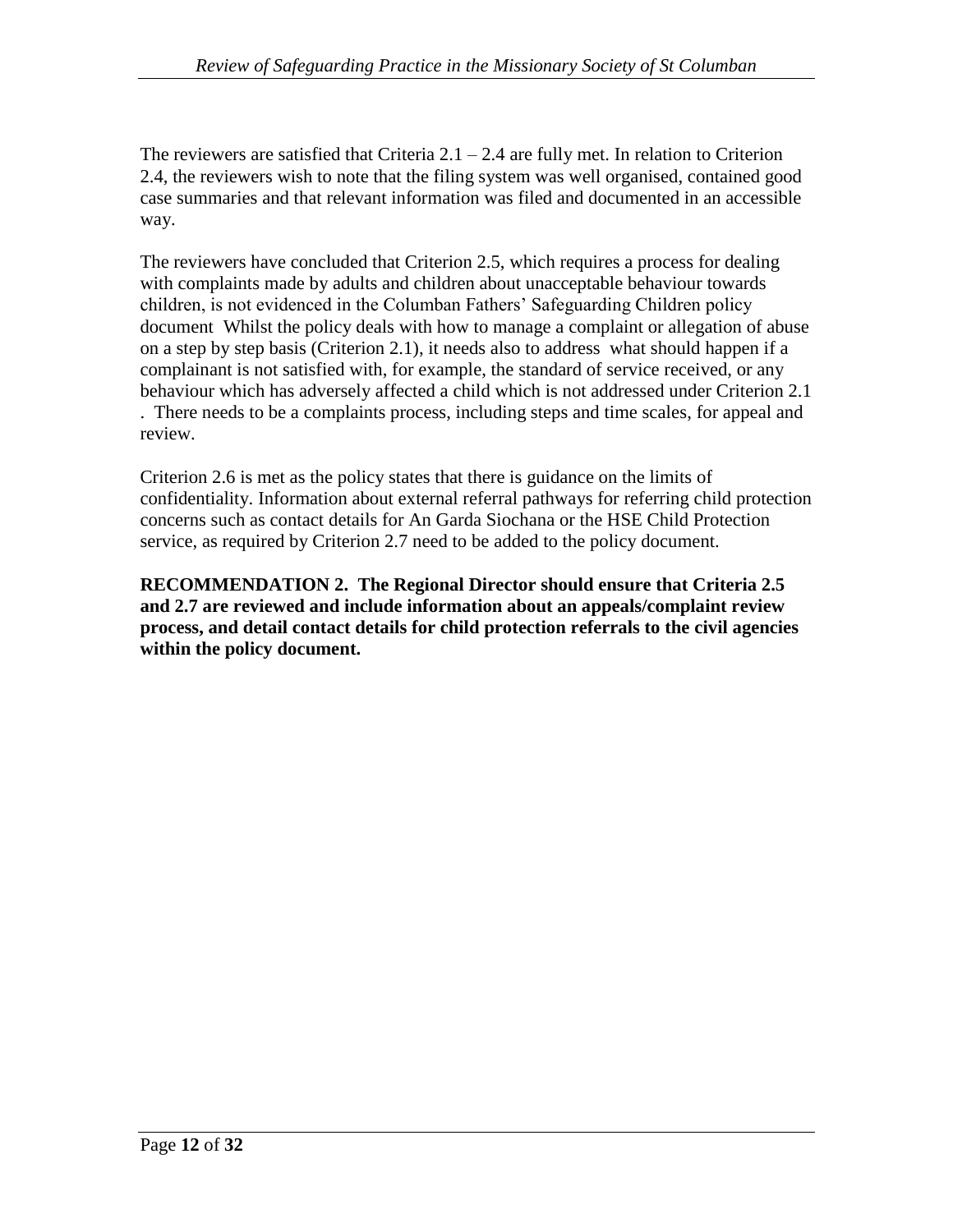## **Table 1**

#### **Incidence of safeguarding allegations/suspicions/concerns received within the Society against priests, from 1st January 1975 up to time of review.**

|                         | <b>SOCIETY OF ST COLUMBAN</b>                                                                                                                                                            |              |
|-------------------------|------------------------------------------------------------------------------------------------------------------------------------------------------------------------------------------|--------------|
| $\mathbf{1}$            | Number of priests against whom allegations*<br>have been made since the 1 <sup>st</sup> January 1975 up<br>to the date of the review.                                                    | 12           |
| $\overline{2}$          | Total number of allegations received by the<br>Order since 1 <sup>st</sup> January, 1975                                                                                                 | 41           |
| $\overline{\mathbf{3}}$ | Number of allegations reported to An Garda<br>Síochána involving priests since 1 <sup>st</sup> January<br>1975.                                                                          | 41           |
| $\overline{\mathbf{4}}$ | Number of allegations reported to the HSE (or<br>the Health Boards which preceded the setting<br>up of the HSE,) involving priests of the<br>Society since 1 <sup>st</sup> January 1975. | 39           |
| 5                       | Number of priests (still members of the<br>Society) against whom an allegation was made<br>and who were living at the date of the review.                                                | 6            |
| 6                       | Number of priests against whom an allegation<br>was made and who are deceased.                                                                                                           | 6            |
| $\overline{7}$          | Number of priests against whom an allegation<br>has been made and who are in ministry.                                                                                                   | $\mathbf{1}$ |
| 8                       | Number of priests against whom an allegation<br>was made and who are "Out of Ministry", but<br>are still members of the Society.                                                         | 5            |
| 9                       | Number of priests against whom an allegation<br>was made and who are retired.                                                                                                            | 5            |
| 10                      | Number of priests against whom an allegation<br>was made and who have left the<br>Society/priesthood.                                                                                    | $\mathbf{1}$ |
| 11                      | Number of priests of the Society who have<br>been convicted of having committed an<br>offence or offences against a child or young<br>person since the 1 <sup>st</sup> January 1975.     | 1            |

\* This includes allegations, suspicions and concerns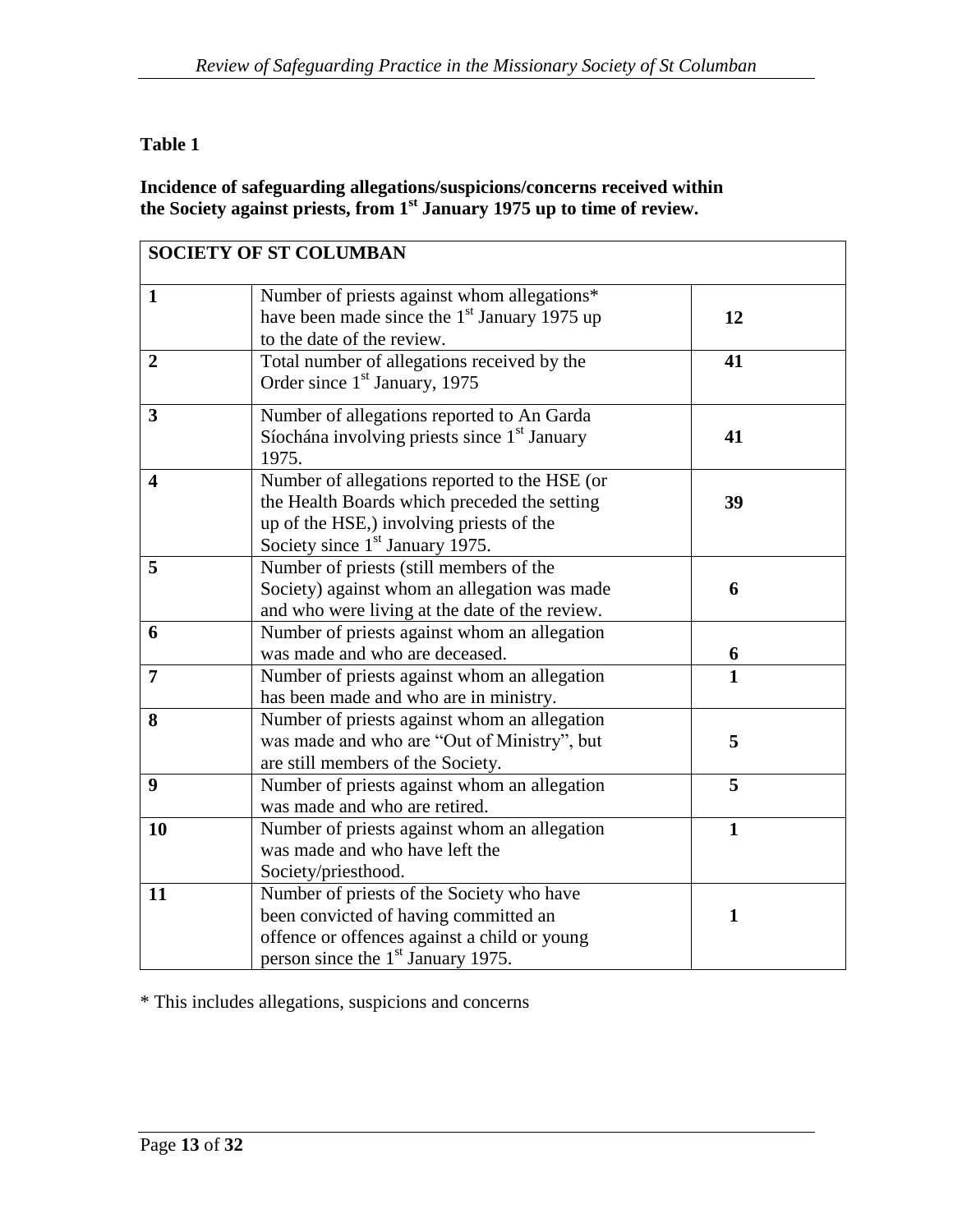The reviewers saw all the files relating to allegations made against 12 Columban priests. Six of these men are deceased. Of the remaining six, two currently reside abroad outside the jurisdiction of the Irish Region The vast majority of the allegations on file (24 in total, with three which are indeterminate) refer to P.M., who was a Columban priest from 1960 until his suspension from the Society in 2000. P.M .had served as a priest in Ireland, in Japan and in the UK. He was reviewed by the Commission of Investigation into the Catholic Archdiocese of Dublin 2009 (Murphy) report, because of a period of residence in the Archdiocese of Dublin. P.M. had been made subject of a precept in 1999 placing canonical restrictions on him and was laicised in 2010. He has elected to continue to reside with the Society and they have accepted him under strict conditions. He was convicted in the UK in 1998 and has been convicted a number of times subsequently in Ireland on child sexual abuse charges and has been imprisoned in both jurisdictions. P.M. is recorded as having admitted to abusing many more children/young people than are documented in the allegations made to date. He was sentenced for a period of three years in 2007 having been found guilty of two cases of indecent assault. This sentence was suspended for six years under conditions from the Court. These conditions require him to keep the peace and be of good behaviour, to follow the direction of the Probation Service, to have no unsupervised contact with children and/or families and to reside at Dalgan Park. He is currently serving two suspended sentences of three years dating from May 2013.

On 26.11.2009 the Columban Missionaries publicly admitted that they were shamed by the findings of the Murphy report and humbly apologised to each and every victim.

P.M.is subject of extensive restriction and close supervision by the Society. He will also be subject of a Supervision Order by the Court until 2016. The reviewers have met with his Probation Officer and his Priest Advisor. The Probation Officer has advised of on-going assessment and monitoring by her service and very good communication with the Columban Missionaries.

Of the remaining 17 allegations against Columban Missionaries, eight refer to five living priests and nine to a total of six deceased priests. Three of the living priests reside in Ireland and their cases have been referred to the civil authorities. There have been no prosecutions in these cases to date. All are subject to internal management by the Society through the imposition of precepts and are subject of on-going restrictions on their ministry and on their movement and associations with children or young people. Of the two priests who reside outside Ireland, one has been subject of a stringent safety plan for a number of years. The other has been permitted to continue in ministry as a priest in good standing following investigation by the Society. The reviewers are satisfied that the Society is pro-active in assessing and managing non adjudicated cases, including referring to and seeking the advice of the NBSCCCI's National Case Management Reference Group (NCMRG).

In addition to Columban cases, the Regional Director advised the reviewers of the residence in Dalgan Park of a priest who was not a Columban, in respect of whom a child abuse allegation had previously been made whilst in his own diocese. The reviewers note that the diocese has advised the NBSCCCI that there was verbal communication, although there is no record of this in the safeguarding files. This is far from satisfactory,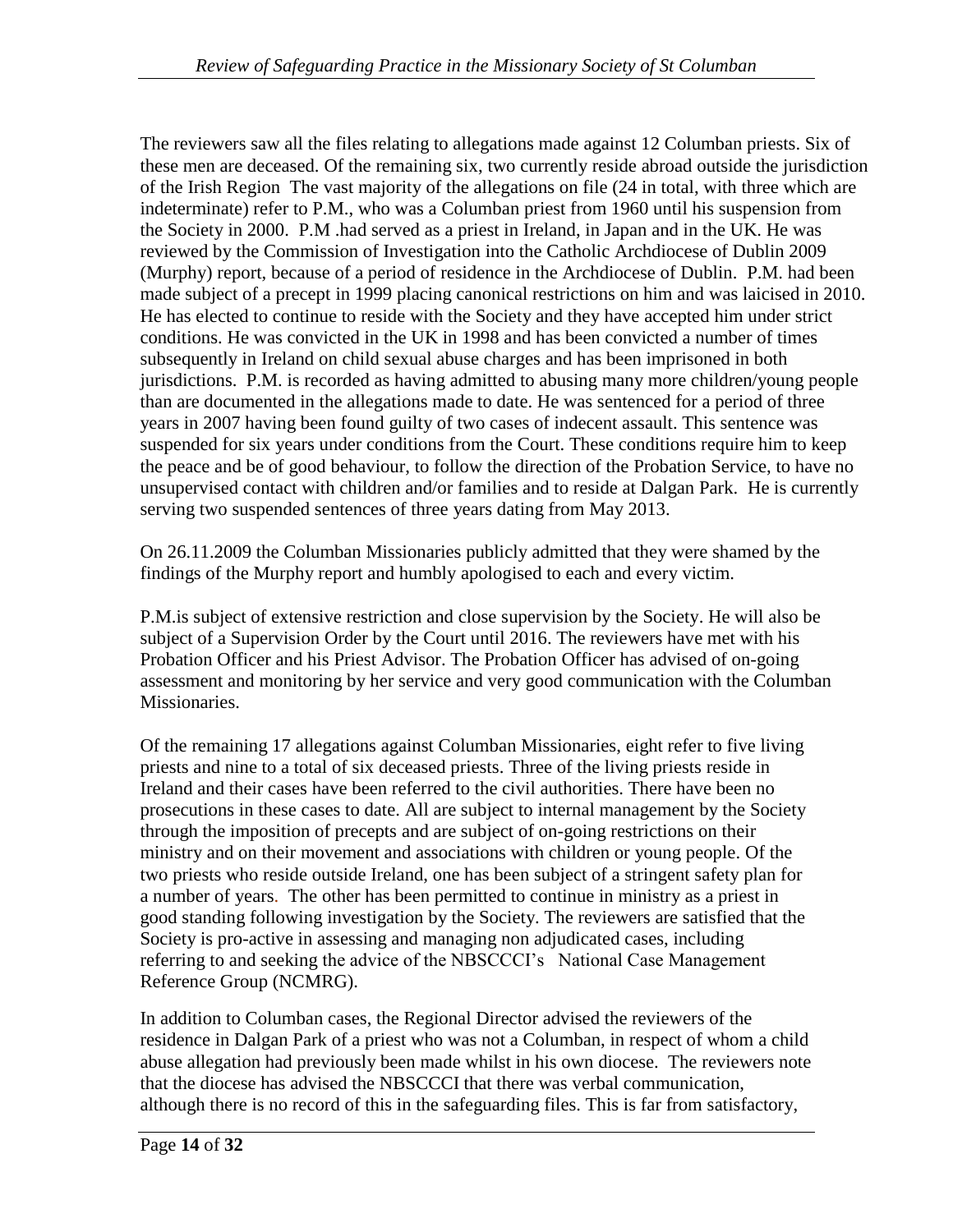as none of the current Columban post-holders were made aware of the relevant safeguarding information, which included background details and the imposition of restrictions by his own bishop. Once the details came to light, the reviewers are satisfied that the Regional Director of the Columban Missionaries acted quickly and purposefully and that a process is now in place for assessment and risk management appropriate to this particular case. However the reviewers are critical of the diocese's failure to inform the Columban Missionaries in writing, which is unacceptable from a child safeguarding perspective.

The incident illustrates the importance of clear lines of communication in relation to safeguarding children in the interfaces between religious organisations and dioceses and the importance of appropriate information sharing. It should also be incumbent on the Columban Missionaries in future to ensure that all new placements of religious personnel are appropriately screened. The reviewers note that the need to implement a system of formal referencing is actually addressed in the Safeguarding Children Policy document 2013, but the detail of such a procedure is not set out.

**RECOMMENDATION 3. The Regional Director should establish a protocol to ensure that all incoming placements of religious personnel from dioceses or congregations are subject to screening for safeguarding children and young people (to include production of a current Celebret or Certificate of Suitability for Ministry) and that all receive safeguarding awareness training.** 

The case management records indicate that the timing of reporting of allegations by the Columban Missionaries to the civil authorities was variable up until 2008 and it is noted that historically there have been some significant delays. Of the 41 allegations made, 39 have been reported to an Garda Siochana or PSNI (in the 2 outstanding cases allegations came from dioceses in Northern Ireland who liaised directly with the PSNI). A number of the allegations in the files of deceased priests were not forwarded to the HSE until a 'sweep' was carried out in 2013. It is accepted that as the alleged abusers were dead at the time those allegations were received, no child protection issues arose which would have necessitated the involvement of the HSE in those cases in any event. After 2008, when the Society signed up to the safeguarding standards, the record establishes that reporting of new allegations greatly improved.

The reviewers note that the Columban Missionaries have actively sought to provide outreach and support to victims where possible, including those cases where the respondent priests are deceased. There a numerous examples in the files of pro-active support work with victims and complainants.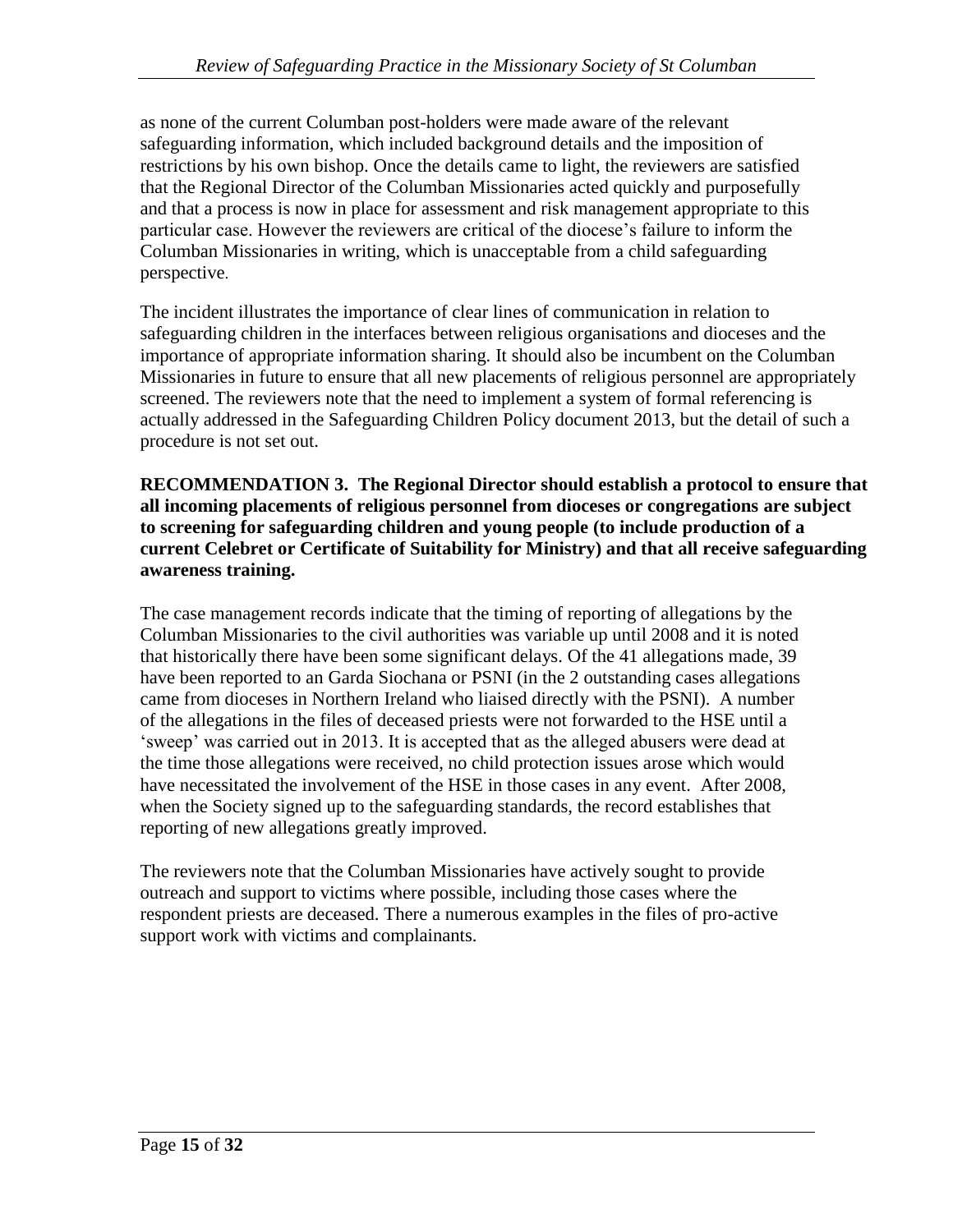#### *Preventing Harm to Children*

*This standard requires that all procedures and practices relating to creating a safe environment for children be in place and effectively implemented. These include having safe recruitment and vetting practices in place, having clear codes of behaviour for adults who work with children and by operating safe activities for children.*

Compliance with Standard 3 is only fully achieved when a congregation meets the requirements of all twelve criteria against which the standard is measured. These criteria are grouped into three areas, safe recruitment and vetting, codes of behaviour and operating safe activities for children.

| <b>Number</b> | <b>Criterion</b>                                                                                                                                                                                                                                                                                              | Met fully or<br>Met partially or<br>Not met |
|---------------|---------------------------------------------------------------------------------------------------------------------------------------------------------------------------------------------------------------------------------------------------------------------------------------------------------------|---------------------------------------------|
| 3.1           | There are policies and procedures for recruiting<br>Church personnel and assessing their suitability to<br>work with children.                                                                                                                                                                                | Met partially                               |
| 3.2           | The safe recruitment and vetting policy is in line with<br>best practice guidance.                                                                                                                                                                                                                            | Met partially                               |
| 3.3           | All those who have the opportunity for regular<br>contact with children, or who are in positions of trust,<br>complete a form declaring any previous court<br>convictions and undergo other checks as required by<br>legislation and guidance and this information is then<br>properly assessed and recorded. | Met partially                               |

#### **Criteria – safe recruitment and vetting**

The reviewers have been informed that there are currently processes in place for vetting staff and volunteers (religious staff are vetted through the Irish Missionary Society; employees through the HR department at Dalgan House; volunteers and lay missionaries through the Office of the Regional Director). Criteria 3.1, 3.2, and 3.3 are not directly addressed in the Children Safeguarding policy and are assessed as partially met. This could be improved by reference to Resource 3 (*Safe recruitment and selection checklist*) and Resource 4 (*Declaration form for all persons working as employees or volunteers with children and young people*) in the NBSCCCI's *Safeguarding Children: Standards and Guidance Document for the Catholic Church in Ireland* .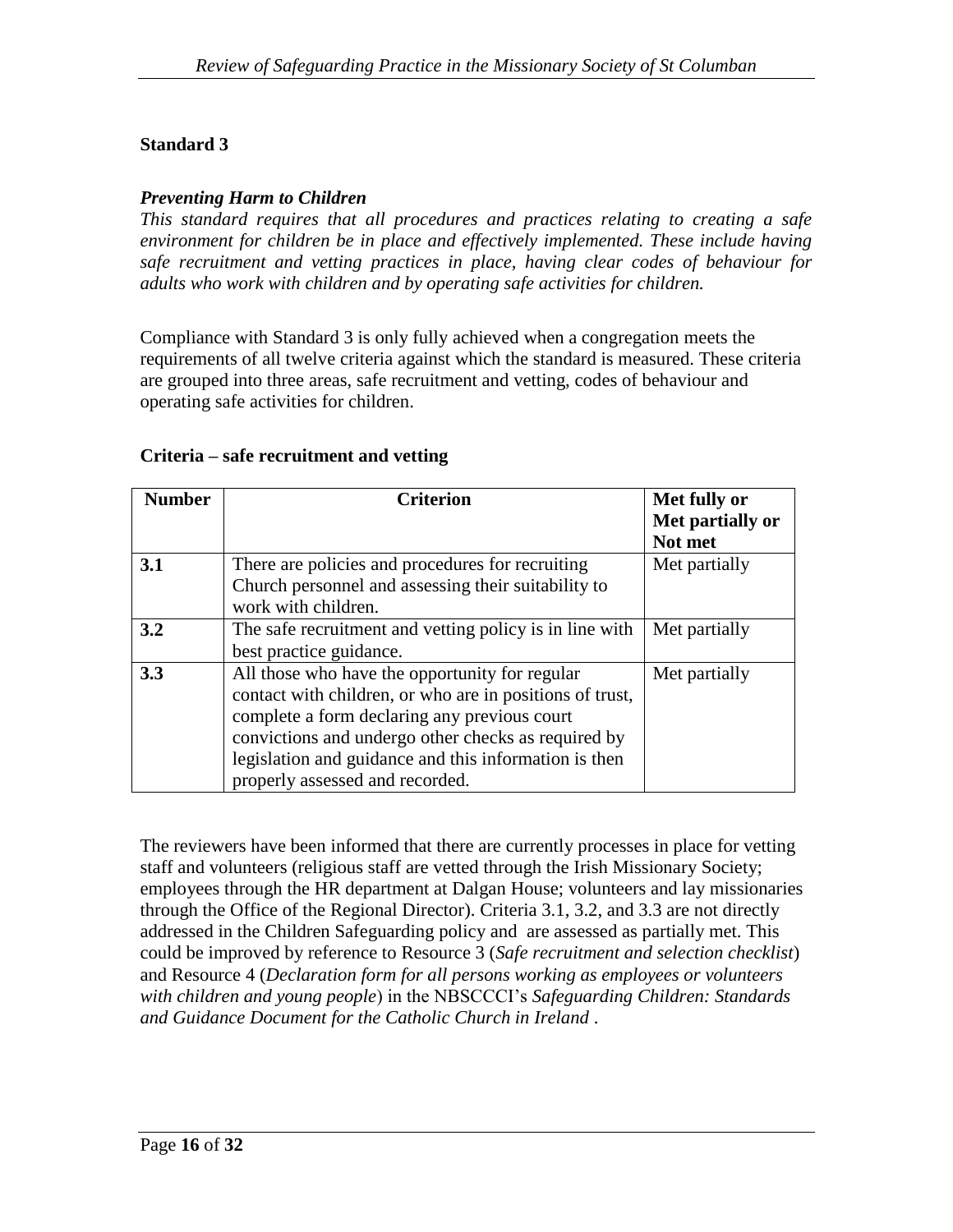| <b>Number</b> | <b>Criterion</b>                                          | Met fully or     |
|---------------|-----------------------------------------------------------|------------------|
|               |                                                           | Met partially or |
|               |                                                           | Not met          |
| 3.4           | The Church organisation provides guidance on              | Met fully        |
|               | appropriate/ expected standards of behaviour of,          |                  |
|               | adults towards children.                                  |                  |
| 3.5           | There is guidance on expected and acceptable              | Met partially*   |
|               | behaviour of children towards other children (anti-       |                  |
|               | bullying policy).                                         |                  |
| 3.6           | There are clear ways in which Church personnel can        | Not met*         |
|               | raise allegations and suspicions about unacceptable       |                  |
|               | behaviour towards children by other Church                |                  |
|               | personnel or volunteers ('whistle-blowing'),              |                  |
|               | confidentially if necessary.                              |                  |
| 3.7           | There are processes for dealing with children's           | Met partially*   |
|               | unacceptable behaviour that do not involve physical       |                  |
|               | punishment or any other form of degrading or              |                  |
|               | humiliating treatment.                                    |                  |
| 3.8           | Guidance to staff and children makes it clear that        | Met partially*   |
|               | discriminatory behaviour or language in relation to       |                  |
|               | any of the following is not acceptable: race, culture,    |                  |
|               | age, gender, disability, religion, sexuality or political |                  |
|               | views.                                                    |                  |
| 3.9           | Policies include guidelines on the personal/intimate      | Not met*         |
|               | care of children with disabilities, including             |                  |
|               | appropriate and inappropriate touch.                      |                  |

\**The reviewers recognise that the Columban Society does not offer direct services to children and young people and that the maintenance of safe environments for children and young people is not currently central to its operations or its practice. However, it*  does have regular contact with families and children and this area needs further *consideration by the Society.*

Appendix 2 of the Safeguarding Children Policy 2013 provides a code of practice for Columban Missionaries, staff and volunteers in dealing with children and young people, which meets the requirements of Criterion 3.4. Although bullying is referred in Appendix 2, the document does not contain an anti-bullying policy (Criterion 3.5) nor a whistle blowing policy (Criterion 3.6). It addresses how to respond to children in a generalised way and also refers to respect for the fundamental rights of children, but does not specifically address Criteria 3.7.and 3.8. The policy does not address Criterion 3.9, on intimate care for children with disabilities.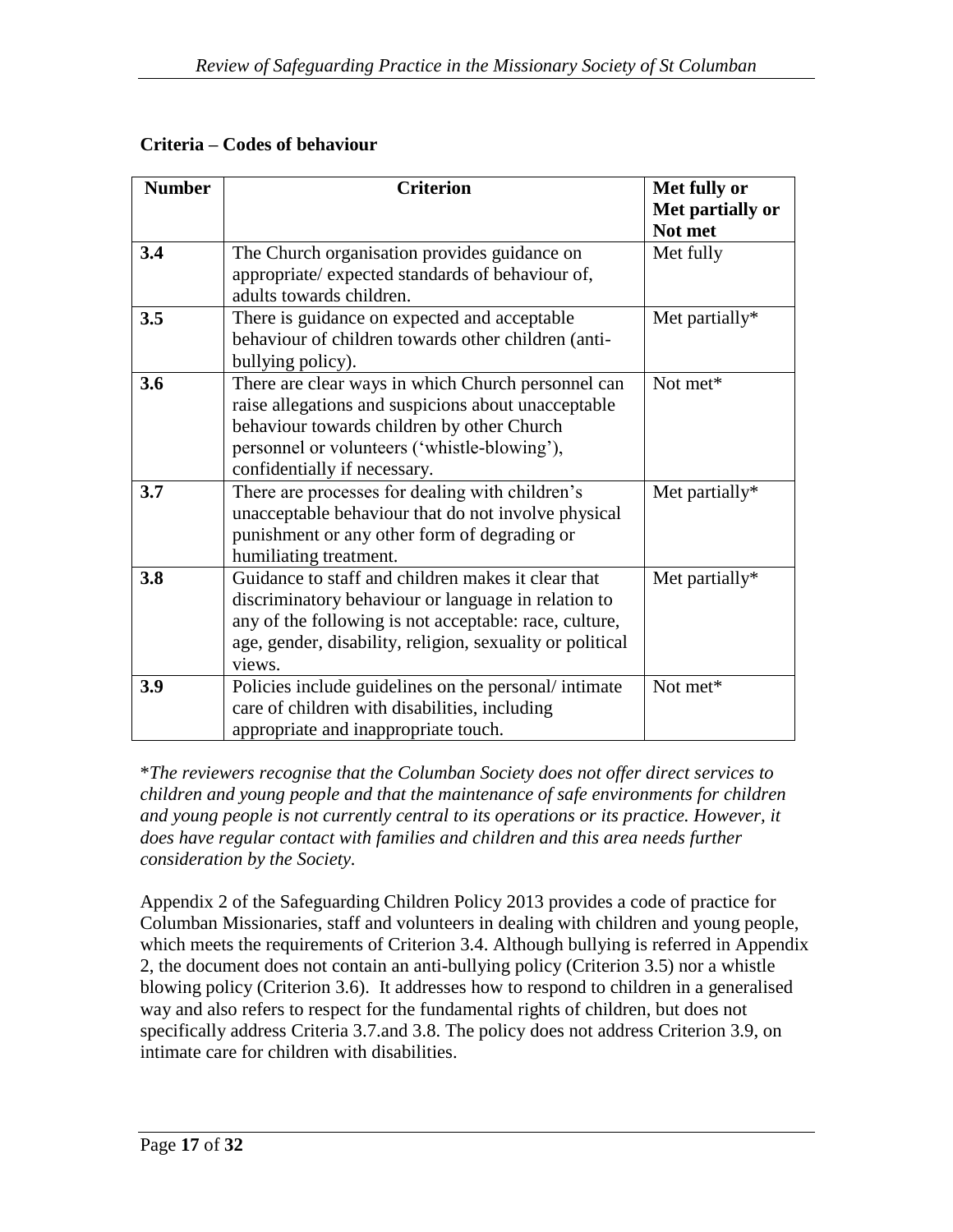| <b>Number</b> | <b>Criterion</b>                                        | Met fully or      |
|---------------|---------------------------------------------------------|-------------------|
|               |                                                         | Met partially or  |
|               |                                                         | Not met           |
| 3.10          | There is guidance on assessing all possible risks       | Met partially $*$ |
|               | when working with children $-$ especially in activities |                   |
|               | that involve time spent away from home.                 |                   |
| 3.11          | When operating projects/activities children are         | Met fully $*$     |
|               | adequately supervised and protected at all times.       |                   |
| 3.12          | Guidelines exist for appropriate use of information     | Met partially $*$ |
|               | technology (such as mobile phones, email, digital       |                   |
|               | cameras, websites, the Internet) to make sure that      |                   |
|               | children are not put in danger and exposed to abuse     |                   |
|               | and exploitation.                                       |                   |

## **Criteria – Operating safe activities for children**

*\*As above the reviewers recognise that the Columban Society does not offer direct services to children and young people, and that the maintenance of safe environments for children and young people is not currently central to its operations or its practice. However, it does have regular contact with families and children and this area needs further consideration by the Society.*

The application of Criterion 3.10 requires a risk assessment framework, which is partially addressed in Appendix 2. Appendix 2 contains guidance on supervision ratios etc, meeting the threshold for Criterion 3.11. Criterion 3.12, whilst recognised, is not fully addressed

**RECOMMENDATION 4. The Regional Director should ensure that, as part of a more pro-active approach to prevention, that the component criteria of Standard 3 on** *Safe Environments and Preventing Harm to Children* **are more fully addressed in a revision of the Safeguarding Children policy.**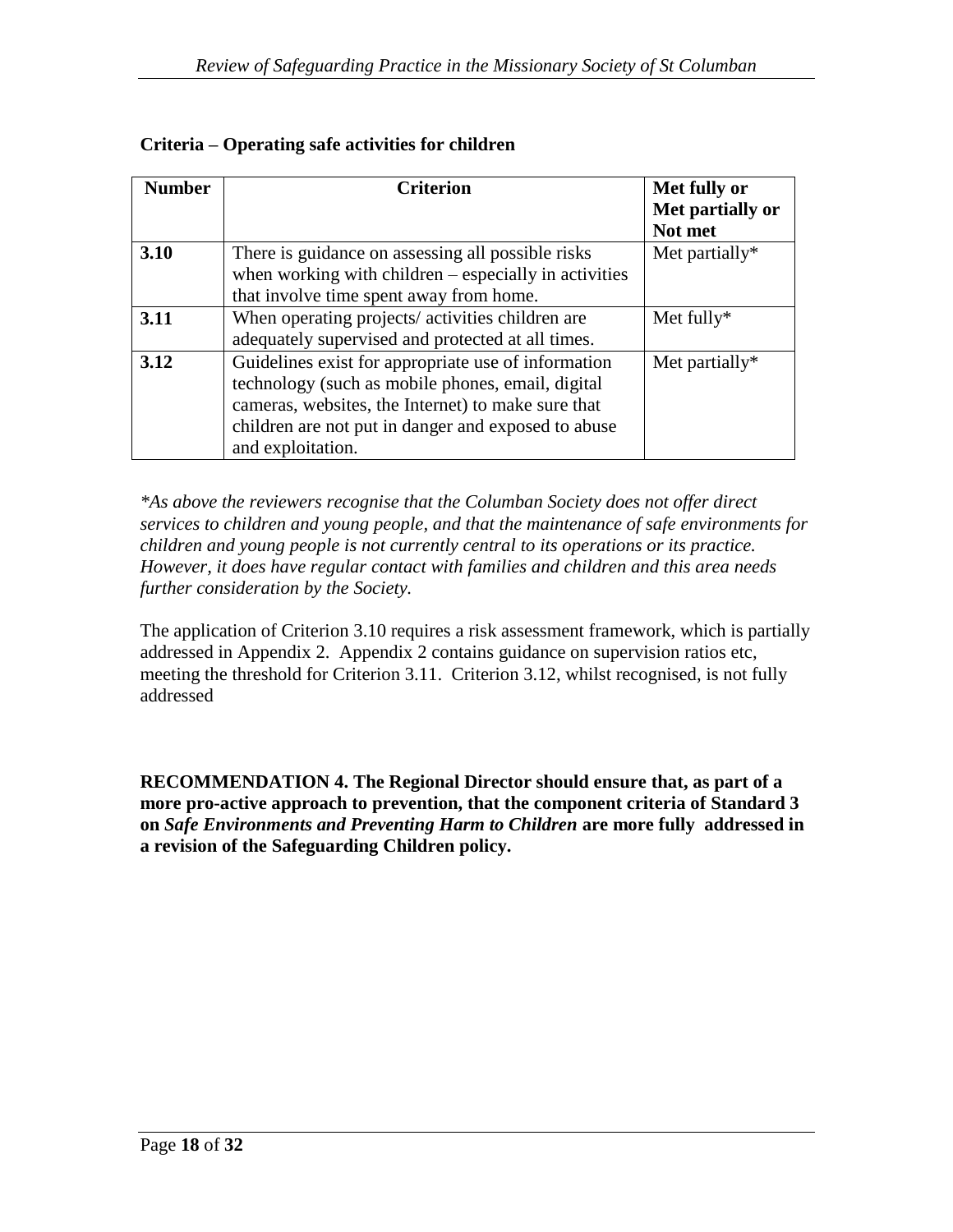#### *Training and Education*

*All Church personnel should be offered training in child protection to maintain high standards and good practice.*

| <b>Criteria</b> |                                                          |                  |
|-----------------|----------------------------------------------------------|------------------|
| <b>Number</b>   | <b>Criterion</b>                                         | Met fully or     |
|                 |                                                          | Met partially or |
|                 |                                                          | Not met          |
| 4.1             | All Church personnel who work with children are          | Met fully        |
|                 | inducted into the Church's policy and procedures on      |                  |
|                 | child protection when they begin working within          |                  |
|                 | Church organisations.                                    |                  |
| 4.2             | Identified Church personnel are provided with            | Met fully        |
|                 | appropriate training for keeping children safe with      |                  |
|                 | regular opportunities to update their skills and         |                  |
|                 | knowledge.                                               |                  |
| 4.3             | Training is provided to those with additional            | Met partially    |
|                 | responsibilities such as recruiting and selecting staff, |                  |
|                 | dealing with complaints, disciplinary processes,         |                  |
|                 | managing risk, acting as designated person.              |                  |
| 4.4             | Training programmes are approved by National             | Met partially    |
|                 | Board for Safeguarding Children and updated in line      |                  |
|                 | with current legislation, guidance and best practice.    |                  |

The reviewers were advised that the preparation for and publication of the Commission of Investigation into the Catholic Archdiocese of Dublin 2009 (Murphy Report) instigated considerable recognition and awareness within the Columban community of child safeguarding issues and that training has been ongoing since. The Safeguarding Children Policy 2013 identifies four groupings for safeguarding education : the resident members in Ireland; the new arrivals group; men returning from overseas to retire or work in Ireland, and the Furlough Group which is a voluntary programme for Columban Missionaries on vacation in Ireland and the lay employees The policy states that training on safeguarding policy and procedures is provided directly to the first three groups and that safeguarding requirements are communicated to the employee group through the Staff Handbook. The Society does not have a dedicated Training Officer and training has been provided by the Regional Director, the Designated Person and the Human Resources Manager. There has also been input from the Society's solicitors. This has been supported by training events organised by the NBSCCCI. The reviewers were given a copy of a data base on safeguarding training for all Columban Missionaries world wide, which tracks provision of basic training, updated training, special training and eligibility for further training. The reviewers accept that Criterion 4.1 is met in relation to Columban Missionaries in the Irish province. The reviewers have some apprehension however, about the voluntary nature of the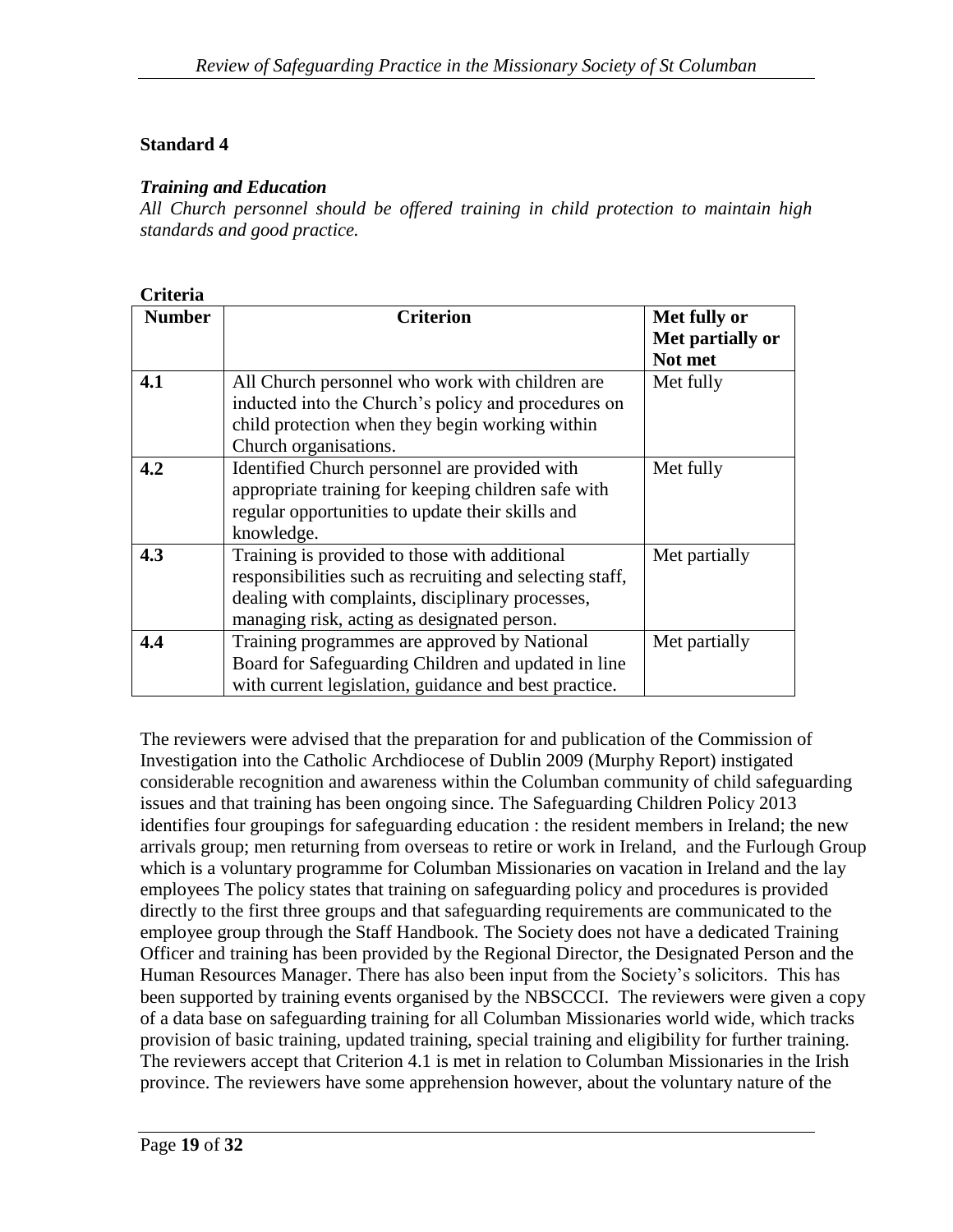safeguarding input into the Furlough Group and recommend that safeguarding awareness training should be a requirement for this group.

The use of training opportunities provided by the NBSCCCI has enabled the Designated Person and the Regional Director to remain updated and Criterion 4.2 is met.

The training needs assessment and the programme overall requires to be reviewed and kept updated and therefore Criterion 4.4 is assessed as partially met. The reviewers suggest that the Society needs to consider an identified training resource separate from the Designated Officer and to consider the possibility of extending the role to the international regions

This review has identified gaps in the safeguarding policy in relation to areas such as recruitment, complaints, managing risk, and therefore Criterion 4.3 is assessed as partially met.

**RECOMMENDATION 5. The Regional Director should ensure that a Training Needs Analysis is conducted so that a formal Safeguarding Training Programme, can be developed and resourced for all relevant personnel, as part of a more pro-active approach to awareness raising and prevention.**

**RECOMMENDATION 6. The Regional Director should ensure that it is a mandatory requirement of the Society that all Columban Missionaries returning to Ireland, either permanently or temporarily, undergo safeguarding awareness training and that this is updated on a regular basis.**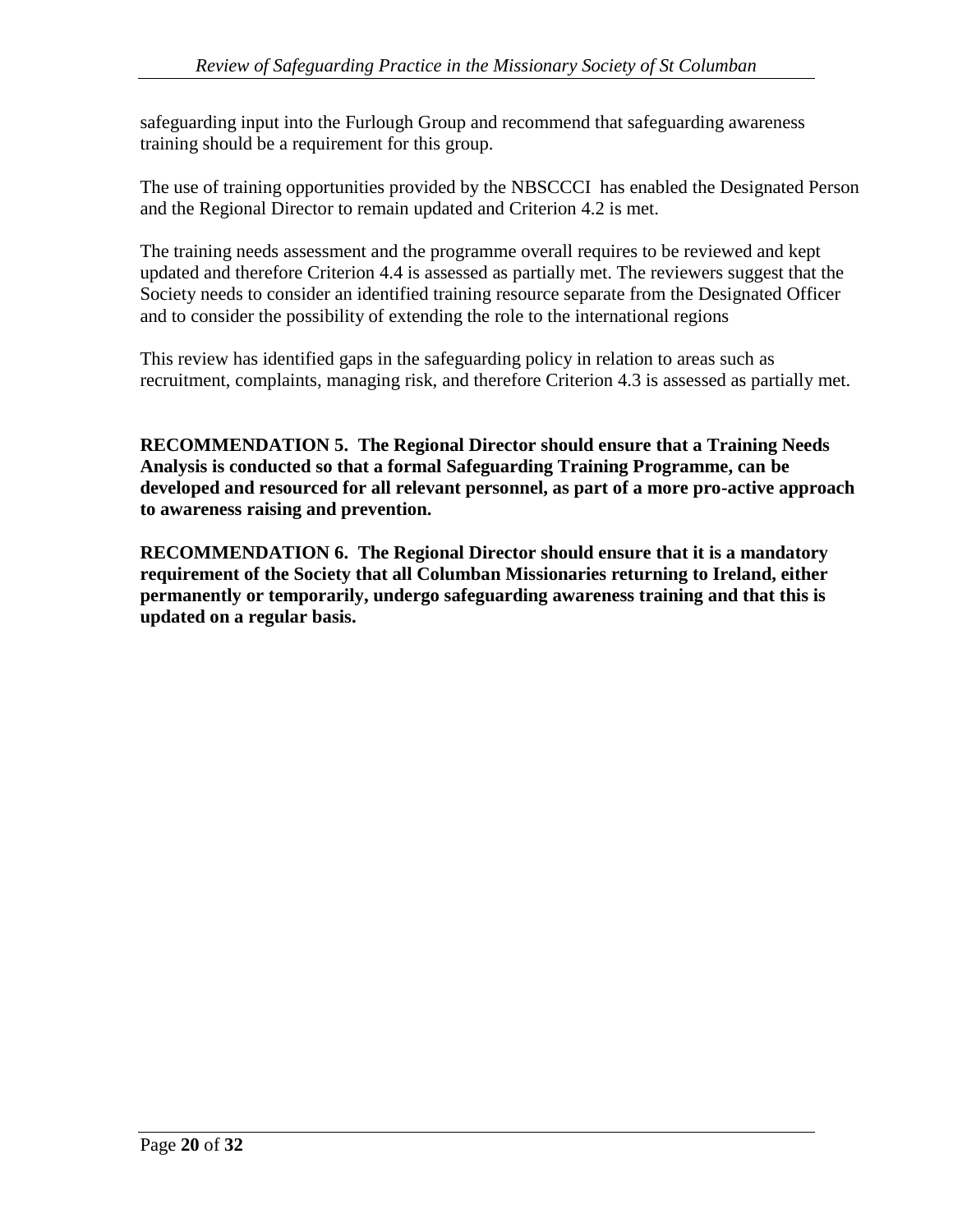#### *Communicating the Church's Safeguarding Message*

*This standard requires that the Church's safeguarding policies and procedures be successfully communicated to Church personnel and parishioners (including children). This can be achieved through the prominent display of the Church policy, making children aware of their right to speak out and knowing who to speak to, having the Designated Person's contact details clearly visible, ensuring Church personnel have access to contact details for child protection services, having good working relationships with statutory child protection agencies and developing a communication plan which reflects the Church's commitment to transparency.*

| Criteria      |                                                                                                                                                                                                                                              |                                             |
|---------------|----------------------------------------------------------------------------------------------------------------------------------------------------------------------------------------------------------------------------------------------|---------------------------------------------|
| <b>Number</b> | <b>Criterion</b>                                                                                                                                                                                                                             | Met fully or<br>Met partially or<br>Not met |
| 5.1           | The child protection policy is openly displayed and<br>available to everyone.                                                                                                                                                                | Met Fully                                   |
| 5.2           | Children are made aware of their right to be safe<br>from abuse and who to speak to if they have<br>concerns.                                                                                                                                | Met partially                               |
| 5.3           | Everyone in Church organisations knows who the<br>designated person is and how to contact them.                                                                                                                                              | Met Fully                                   |
| 5.4           | Church personnel are provided with contact details of<br>local child protection services, such as Health and<br>Social Care Trusts / Health Service Executive, PSNI,<br>An Garda Síochána, telephone helplines and the<br>designated person. | Met partially                               |
| 5.5           | Church organisations establish links with statutory<br>child protection agencies to develop good working<br>relationships in order to keep children safe.                                                                                    | Met fully                                   |
| 5.6           | Church organisations at diocesan and religious order<br>level have an established communications policy<br>which reflects a commitment to transparency and<br>openness.                                                                      | Not Met                                     |

The Safeguarding policy is generally available, and is accessible also on the Society's website and Criterion 5.1 is met. The reviewers note that the right of children to be safe from abuse is recognised in the policy and recommend that this could be improved by taking steps (the production of posters, leaflets etc) to make safeguarding more visible and to fully comply with Criterion 5.2. The reviewers accept that the identity of the Safeguarding Person is established within the Society through training and awareness events and that Criterion 5.3 can be judged as fully met. There is however room for more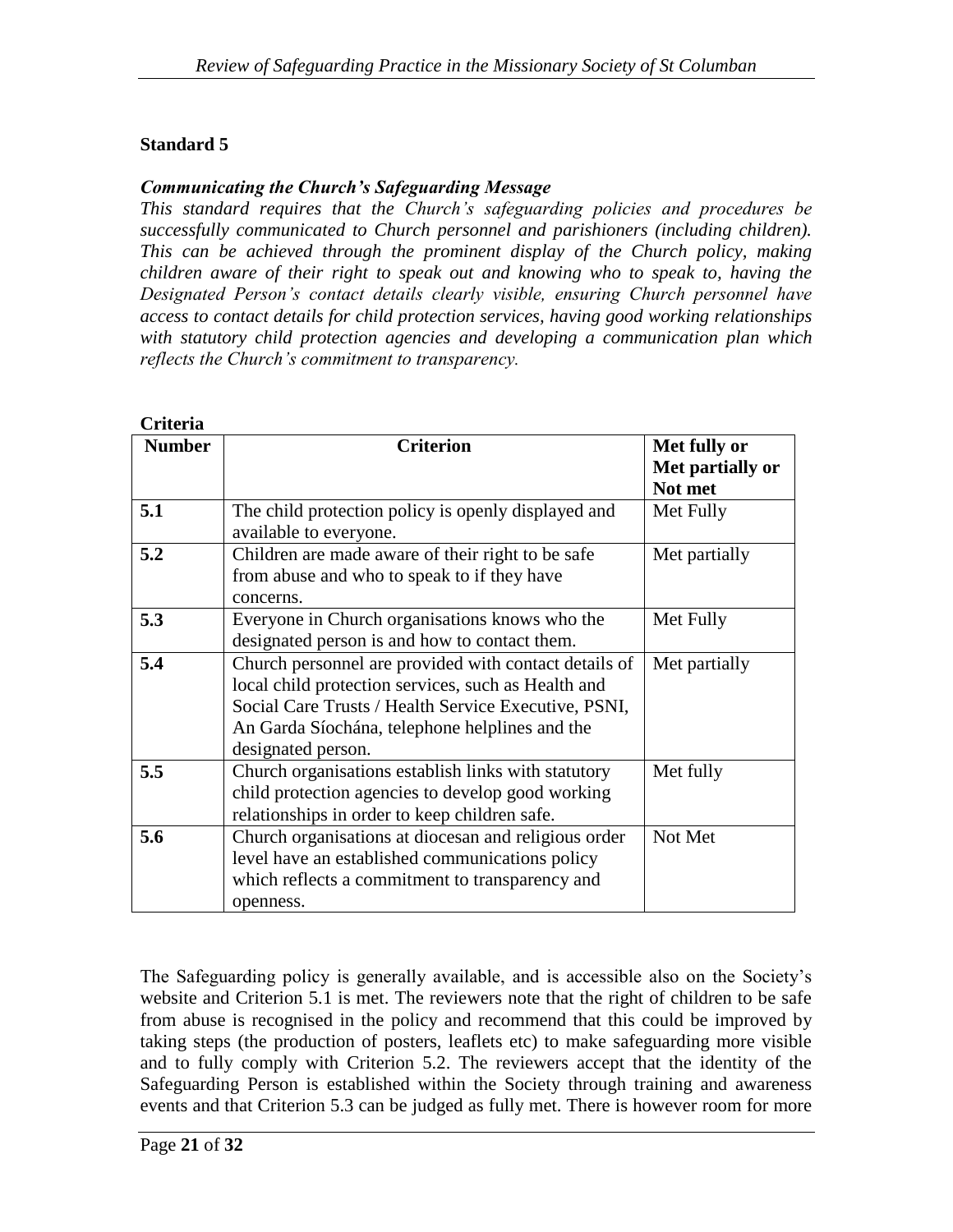visibility of this role. Contact and referral pathways to the civil authorities for safeguarding need to be documented prominently in the safeguarding children policy and in publicity or communications material and Criterion 5.4 is partially met. The reviewers have seen and heard evidence of good liaison between the Columban Missionaries and the civil agencies and Criterion 5.5 is assessed as fully met. The issue of communication, as required by Criterion 5.6 is not addressed as a distinct heading in the Safeguarding Children Policy 2013.

**RECOMMENDATION 7. The Regional Director should ensure that a communication strategy is developed which sets out where, when and how the safeguarding message is communicated within the Society, as part of a more proactive approach to awareness raising and prevention.**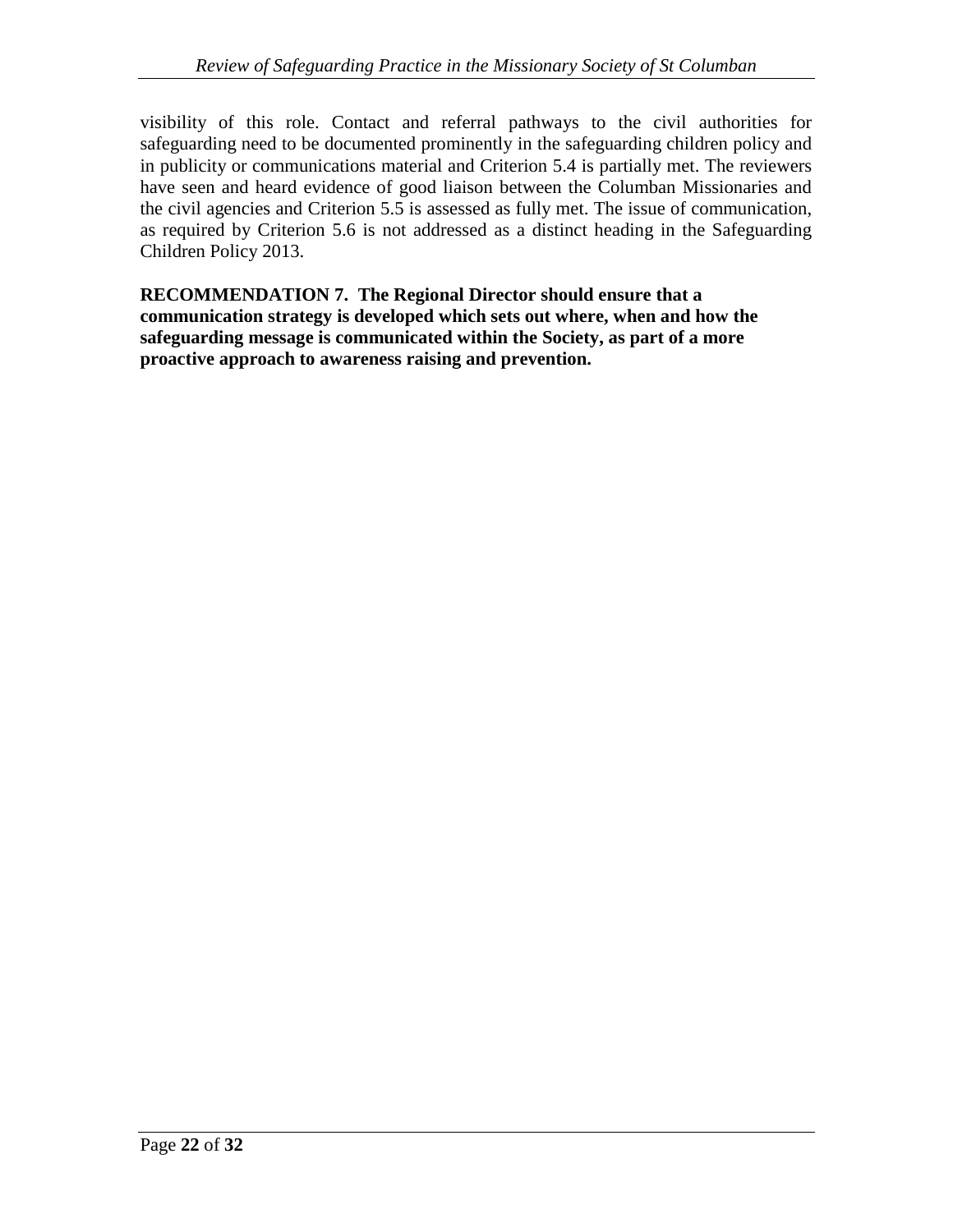#### *Access to Advice and Support*

*Those who have suffered child abuse should receive a compassionate and just 'response and should be offered appropriate pastoral care to rebuild their lives.*

*Those who have harmed others should be helped to face up to the reality of abuse, as well as being assisted in healing.*

## **Criteria**

| <b>Number</b> | <b>Criterion</b>                                     | Met fully or     |
|---------------|------------------------------------------------------|------------------|
|               |                                                      | Met partially or |
|               |                                                      | Not met          |
| 6.1           | Church personnel with special responsibilities for   | Met fully        |
|               | keeping children safe have access to specialist      |                  |
|               | advice, support and information on child protection. |                  |
| 6.2           | Contacts are established at a national and/ or local | Met fully        |
|               | level with the relevant child protection/welfare     |                  |
|               | agencies and helplines that can provide information, |                  |
|               | support and assistance to children and Church        |                  |
|               | personnel.                                           |                  |
| 6.3           | There is guidance on how to respond to and support a | Met fully        |
|               | child who is suspected to have been abused whether   |                  |
|               | that abuse is by someone within the Church or in the |                  |
|               | community, including family members or peers.        |                  |
| 6.4           | Information is provided to those who have            | Met fully        |
|               | experienced abuse on how to seek support.            |                  |
| 6.5           | Appropriate support is provided to those who have    | Met fully        |
|               | perpetrated abuse to help them to face up to the     |                  |
|               | reality of abuse as well as to promote healing in a  |                  |
|               | manner which does not compromise children's          |                  |
|               | safety.                                              |                  |

The Columban Society has elected to use the NBSCCCI National Case Management Reference Group (NCMRG) for specialist advice and support as needed and the reviewers have seen evidence of this influence in the decision making process in several cases. The reviewers consider that Criteria 6.1 and 6.2 are fully met. Criterion 6.3 is addressed in the Safeguarding Policy 2013. As already noted, the reviewers, in reading the case files, have seen a lot of evidence of compassionate reaching out to victims by the Columban Missionaries, offering access to counselling as well as other forms of support. The reviewers were informed that the Society has recently appointed an experienced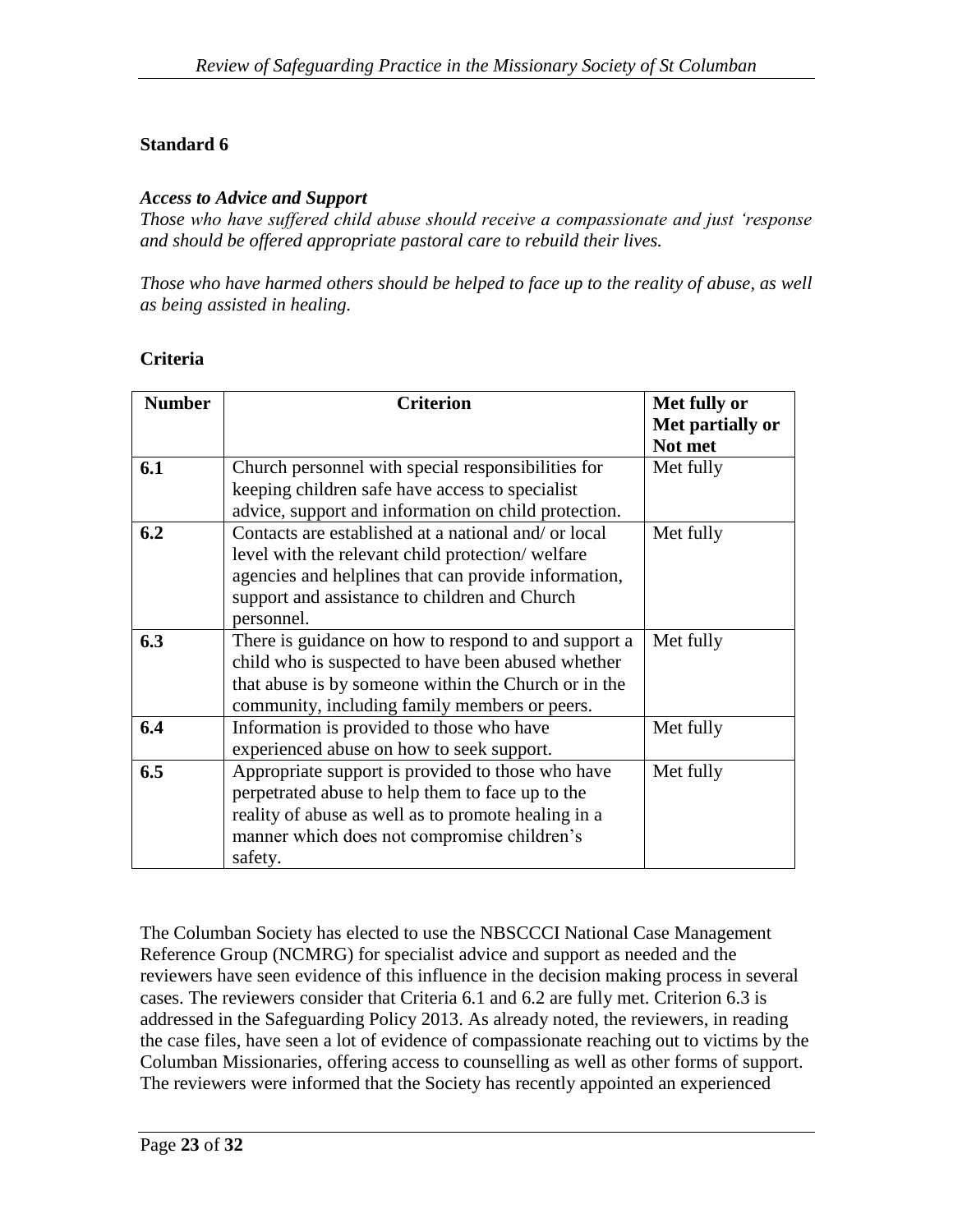counsellor to undertake victim support work as required. This initiative is commended. This work could be further enhanced through a written policy for victim support. The reviewers met with three Priest Advisors who provide ongoing personal support to Columban Missionaries who are subject to restriction. The advisors bring considerable experience of supervision, counselling and of canon law to the role and the reviewers consider that the requirements of Criterion 6.5 are fully met. This is a demanding and complex role and number of issues were raised with the reviewers in discussion. These included: the need for much tighter time lines in order to bring civil and canonical processes to a speedier conclusion. Secondly, the balance between child protection and natural justice for respondent priests, including the degree to which restrictions are proportionate to the established credibility of allegations. Thirdly the management of historical allegations, where complainants are now adults. Fourthly, the balance between advocacy and support in the Priest Advisor role and lastly the need for psychological assessments at an early stage in the management process.

The reviewers have noted that none of the men against whom allegations have been made have left the Columban community, despite the imposition of restrictions and supervision by the Society. Representatives from the civil agencies have described the management of these men within the community as an important protective factor. The Society is commended on its commitment to the management of these men, which makes an important contribution towards the reduction of the risk of re-offending.

Representatives from an Garda Siochana and from the HSE have confirmed to the reviewers that communication with the Society has greatly improved and is moving in the right direction in terms of reporting allegations and consulting on responding to concerns.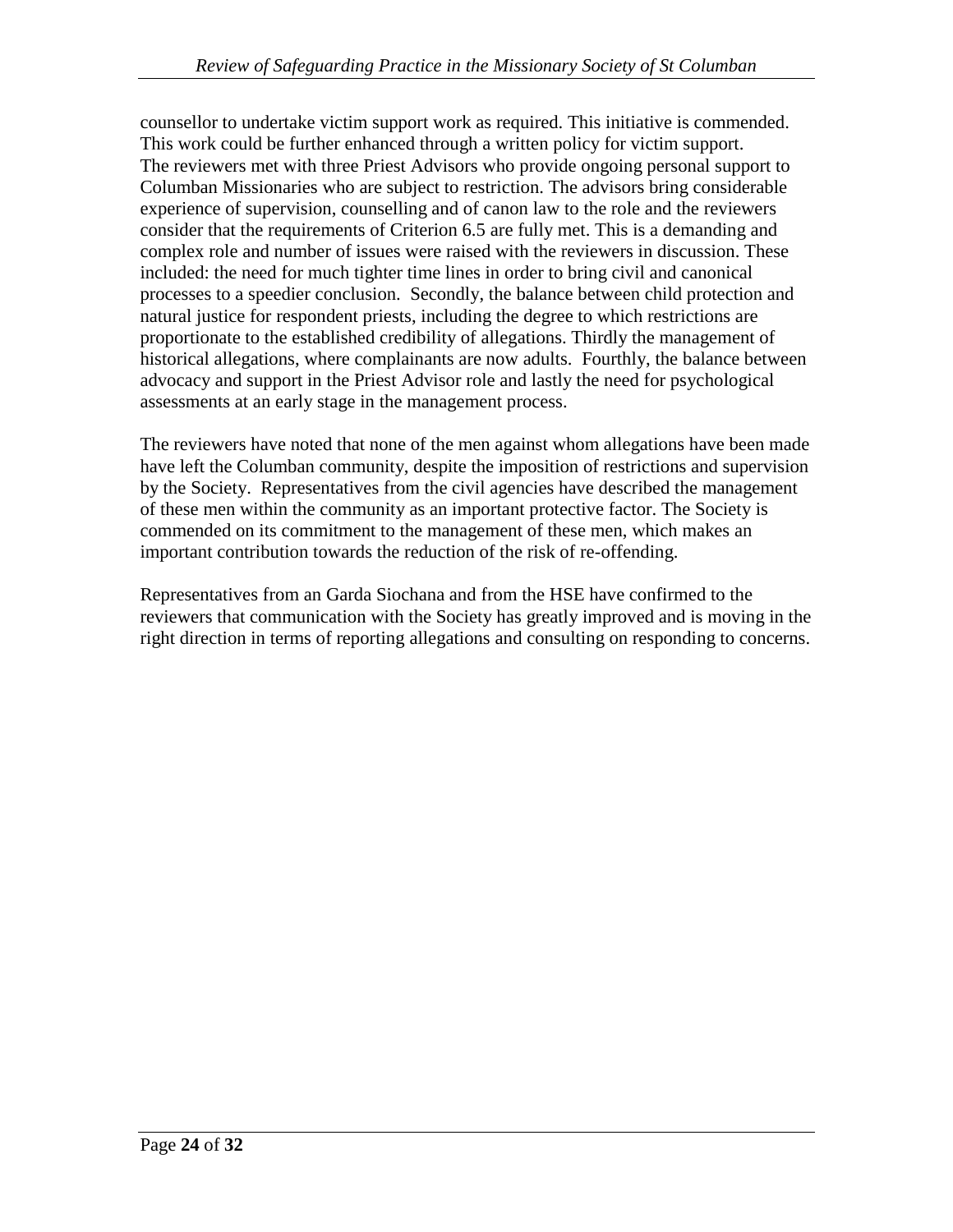#### *Implementing and Monitoring Standards*

*Standard 7 outlines the need to develop a plan of action, which monitors the effectiveness of the steps being taken to keep children safe. This is achieved through making a written plan, having the human and financial resources available, monitoring compliance and ensuring all allegations and suspicions are recorded and stored securely.*

| Criteria      |                                                                                                                                                                               |                                             |
|---------------|-------------------------------------------------------------------------------------------------------------------------------------------------------------------------------|---------------------------------------------|
| <b>Number</b> | <b>Criterion</b>                                                                                                                                                              | Met fully or<br>Met partially or<br>Not met |
| 7.1           | There is a written plan showing what steps will be<br>taken to keep children safe, who is responsible for<br>implementing these measures and when these will be<br>completed. | Not met                                     |
| 7.2           | The human or financial resources necessary for<br>implementing the plan are made available.                                                                                   | Fully met                                   |
| 7.3           | Arrangements are in place to monitor compliance<br>with child protection policies and procedures.                                                                             | Not met                                     |
| 7.4           | Processes are in place to ask parishioners (children)<br>and parents/carers) about their views on policies and<br>practices for keeping children safe.                        | N/A                                         |
| 7.5           | All incidents, allegations/suspicions of abuse are<br>recorded and stored securely.                                                                                           | Fully met                                   |

The reviewers were informed the current Designated Safeguarding Person in the Columban Missionaries has been in post for less than a year. The previous designated officer had served in that role since the 1990s. It is planned to recruit an external Designated Safeguarding Person in the near future. Between 2006 -2012 the current Designated Safeguarding Person served as Regional Director. The management agenda of the Columban Missionaries during this period was dominated by the Murphy Report and by the PM criminal proceedings, including notifications by complainants of their abuse. As a result most of the Columban Missionaries safeguarding activity was taken up in managing and responding to the complex and public issues thrown up by these cases. It is only in the relatively recent past that the Society feels that it has been able to reflect on the wider safeguarding issues. The Society has not yet established a Safeguarding Committee, although the reviewers did meet with the Regional Director, the Designated Safeguarding Person and one other Columban priest who will form the nucleus of such a structure. The proposed Safeguarding Committee needs to recruit key personnel from outside the Society in order to provide expertise, lay experience and gender balance. This report has already drawn attention to the need to revise the Safeguarding Children Policy in some key areas such as vetting, training and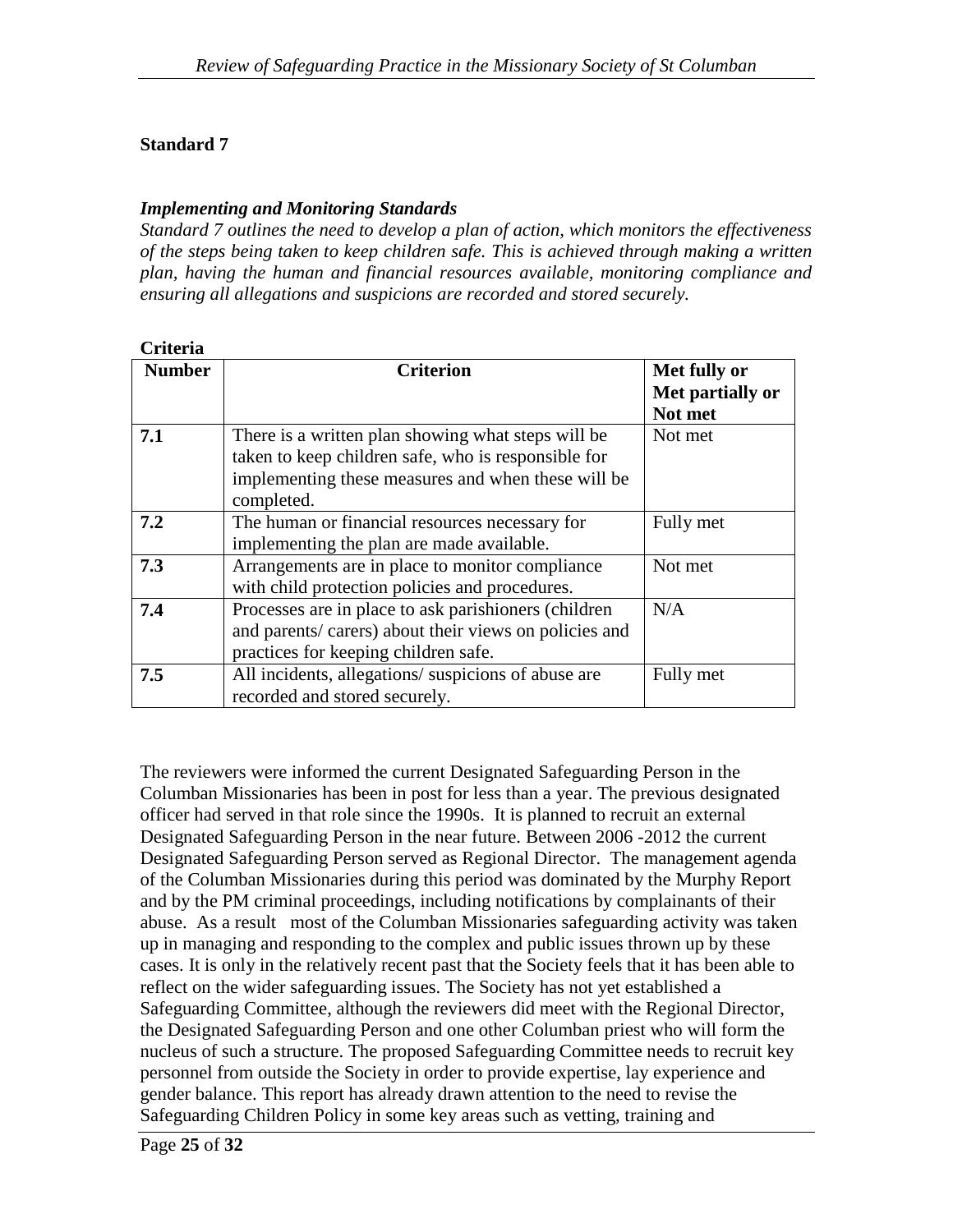communication which have not been addressed. The development of a strategic safeguarding plan (to meet Criterion 7.1) by an established Safeguarding Committee should provide the framework for this task to be undertaken.

The Society is currently engaged in a worldwide policy-review, guided by the experience gained in the Irish Region, to improve the safeguarding standards expected from all regions around the world.

The reviewers have been assured that financial support for an agreed safeguarding strategy will not be a barrier (Criterion 7.2). There is no formal process at present for regular reporting to the Regional Director on safeguarding performance (Criterion 7.3), and this is also a function of the Safeguarding Committee.

The reviewers note that Criterion 7.4 does not apply as the Columban Missionaries do not have parishioners of their own and because the over-arching safeguarding environment in the parishes in which they work rests with the dioceses.

The reviewers were assured that secure arrangements are in place for management and security of safeguarding data and are satisfied that Criterion 7.5 is fully met.

**RECOMMENDATION 8. The Regional Director should take steps to establish a Safeguarding Committee with appropriate membership (including external input) and chairing, which will oversee the production of a strategic safeguarding plan and establish a system of regular monitoring and reporting on safeguarding performance to him.**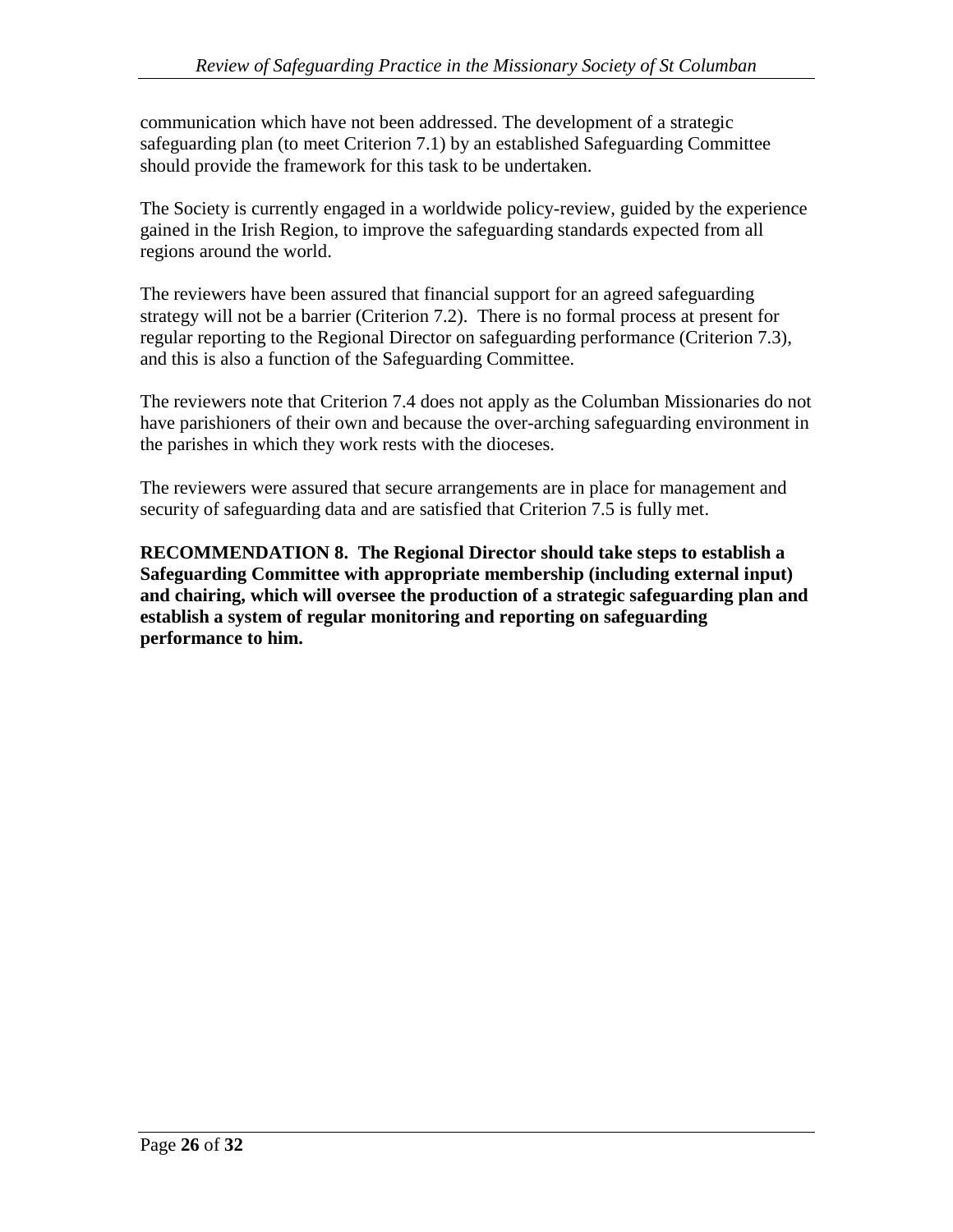#### **Recommendations**

**RECOMMENDATION 1. The Regional Director should ensure that Standard 1.5 is reviewed within the Society's Safeguarding Policy. The revision of Standard 1.5 needs to address the following areas which are particularly relevant to the work of the Society; a) to emphasise the role of the Regional Director in assessing Certificates of Suitability for Ministry for Columban Missionaries returning to Ireland and in ensuring that communication with host dioceses or religious congregations is formalised and is effective in relation to safeguarding children b) to state the safeguarding requirements of the role of lay ministers, including expectations re vetting, information exchange, awareness raising and management of allegations c) to state the safeguarding requirements of mission promotion work with schools (including groups who visit Dalgan Park).** 

**RECOMMENDATION 2. The Regional Director should ensure that Criteria 2.5 and 2.7 are reviewed and include information about an appeals/complaint review process, and detail contact details for child protection referrals to the civil agencies within the policy document.**

**RECOMMENDATION 3. The Regional Director should establish a protocol to ensure that all incoming placements of religious personnel from dioceses or congregations are subject to screening for safeguarding children and young people (to include production of a current Celebret or Certificate of Suitability for Ministry) and that all receive safeguarding awareness training.** 

**RECOMMENDATION 4. The Regional Director should ensure that, as part of a more pro-active approach to prevention, that the component criteria of Standard 3 on** *Safe Environments and Preventing Harm to Children* **are more fully addressed in a revision of the Safeguarding Children policy.**

**RECOMMENDATION 5. The Regional Director should ensure that a Training Needs Analysis is conducted so that a formal Safeguarding Training Programme, can be developed and resourced for all relevant personnel, as part of a more pro-active approach to awareness raising and prevention.**

**RECOMMENDATION 6. The Regional Director should ensure that it is a mandatory requirement of the Society that all Columban Missionaries returning to Ireland, either permanently or temporarily, undergo safeguarding awareness training and that this is updated on a regular basis.**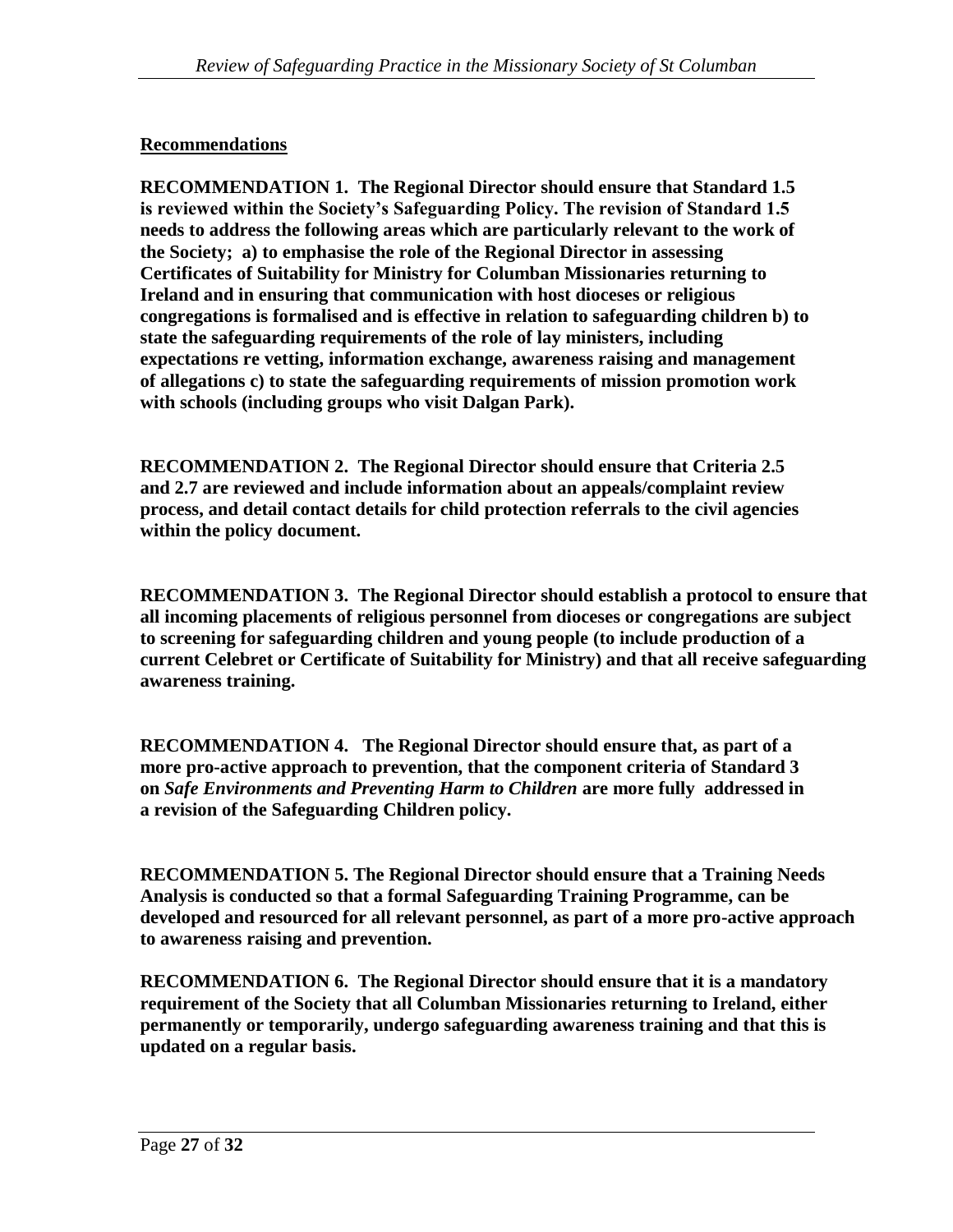**RECOMMENDATION 7. The Regional Director should ensure that a communication strategy is developed which sets out where, when and how the safeguarding message is communicated within the Society, as part of a more proactive approach to awareness raising and prevention.**

**RECOMMENDATION 8. The Regional Director should take steps to establish a Safeguarding Committee with appropriate membership (including external input) and chairing, which will oversee the production of a strategic safeguarding plan and establish a system of regular monitoring and reporting on safeguarding performance to him.**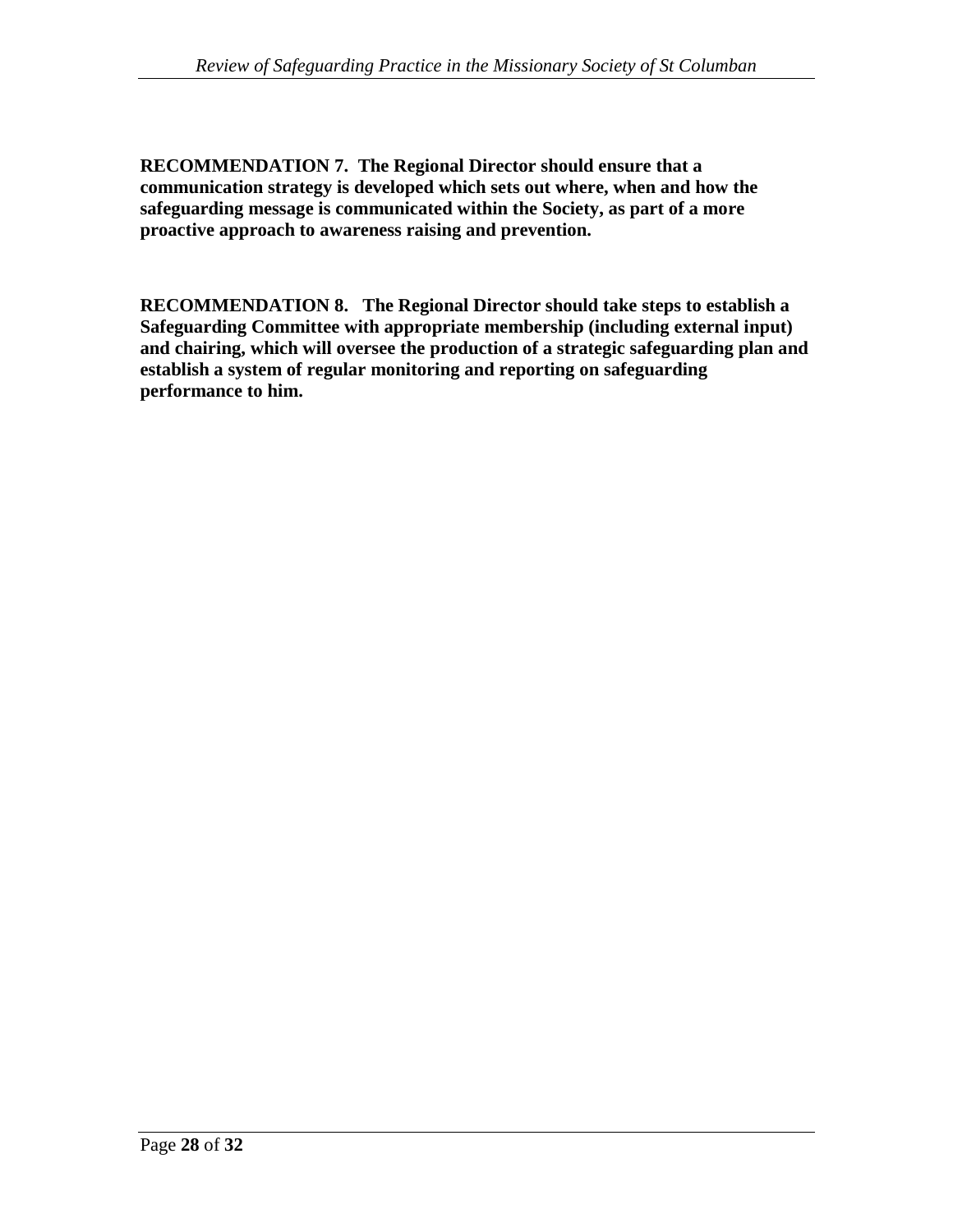#### **Review of Safeguarding in the Catholic Church in Ireland**

#### **Terms of Reference (which should be read in conjunction with the accompanying Notes)**

- 1. To ascertain the full extent of all complaints or allegations, knowledge, suspicions or concerns of child sexual abuse, made to the Church Authority (Diocese/religious congregation/missionary society) by individuals or by the Civil Authorities in the period  $1<sup>st</sup>$  January 1975 up to the date of the review, against Catholic clergy and/or religious still living and who are ministering/or who once ministered under the aegis of the Church Authority, and examine/review and report on the nature of the response on the part of the Church Authority.
- 2. If deemed relevant, select a random sample of complaints or allegations, knowledge, suspicions or concerns of child sexual abuse, made to the Church Authority by individuals or by the Civil Authorities in the period 1st January 1975 to the date of the review, against Catholic clergy and/or religious now deceased and who ministered under the aegis of the Church Authority.
- 3. Examine/review and report on the nature of the response on the part of the Church Authority.
- 4. To ascertain all of the cases during the relevant period in which the Church Authority
	- knew of child sexual abuse involving Catholic clergy and/or religious still living and including those clergy and/or religious visiting, studying and/or retired;
	- had strong and clear suspicion of child sexual abuse; or
	- had reasonable concern;
	- $\bullet$ and examine/review and report on the nature of the response on the part of the Church Authority.

As well as examine

- Communication by the Church Authority with the Civil Authorities;  $\bullet$
- Current risks and their management.  $\bullet$

.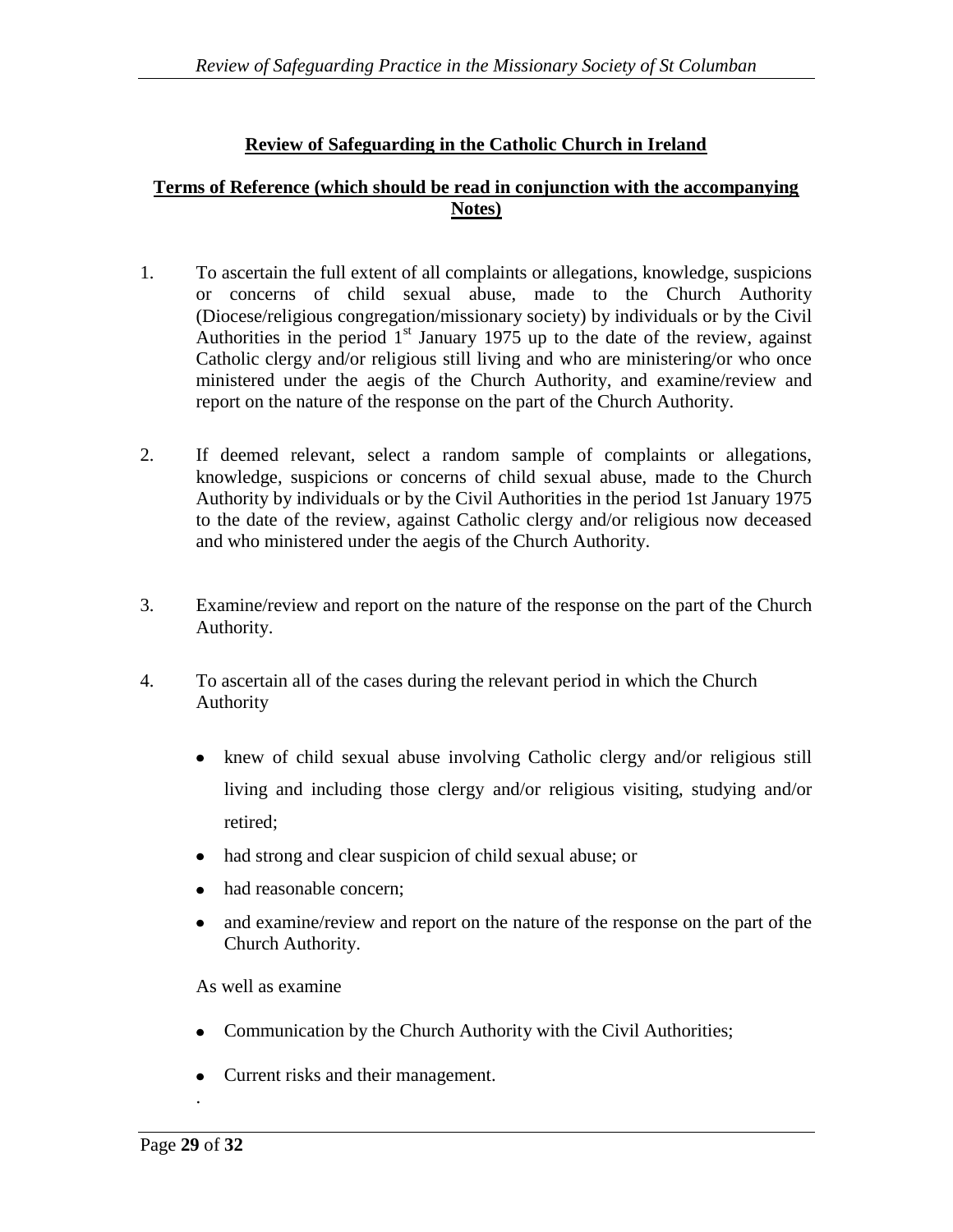- 5. To consider and report on the implementation of the 7 Safeguarding Standards set out in *Safeguarding Children* (2009), including the following:
	- a) A review of the current child safeguarding policies and guidance materials in use by the Church Authority and an evaluation of their application;
	- b) How the Church Authority creates and maintains safe environments.
	- c) How victims are responded to by the Church Authority
	- d) What training is taking place within the Church Authority
	- e) How advice and support is accessed by the Church Authority in relation to victim support and assessment and management of accused respondents.
	- f) What systems are in place for monitoring practice and reporting back to the Church Authority.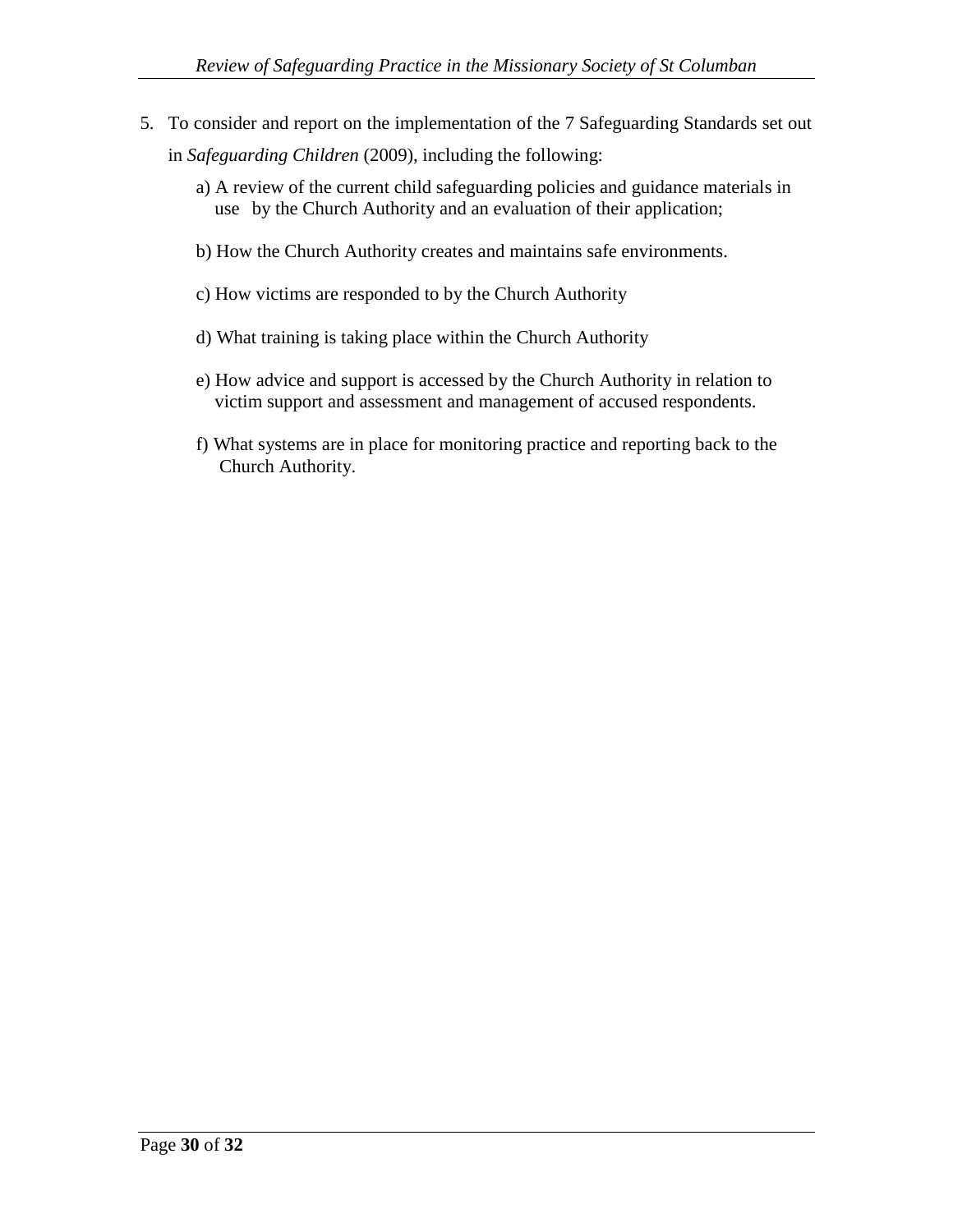#### **Accompanying Notes**

#### *Note 1***: Definition of Child Sexual Abuse:**

The definition of child sexual abuse is in accordance with the definition adopted by the Ferns Report (and the Commission of Investigation Report into the Catholic Archdiocese of Dublin). The following is the relevant extract from the Ferns Report:

"While definitions of child sexual abuse vary according to context, probably the most useful definition and broadest for the purposes of this Report was that which was adopted by the Law Reform Commission in  $1990<sup>1</sup>$  and later developed in Children First, National Guidelines for the Protection and Welfare of Children (Department of Health and Children, 1999) which state that "child sexual abuse occurs when a child is used by another person for his or her gratification or sexual arousal or that of others". Examples of child sexual abuse include the following:

- exposure of the sexual organs or any sexual act intentionally performed in the presence of a child;
- $\bullet$ intentional touching or molesting of the body of a child whether by person or object for the purpose of sexual arousal or gratification;
- masturbation in the presence of the child or the involvement of the child in  $\bullet$ an act of masturbation;
- sexual intercourse with the child whether oral, vaginal or anal;
- sexual exploitation of a child which includes inciting, encouraging,  $\bullet$ propositioning, requiring or permitting a child to solicit for, or to engage in prostitution or other sexual acts. Sexual exploitation also occurs when a child is involved in exhibition, modelling or posing for the purpose of sexual arousal, gratification or sexual act, including its recording (on film, video tape, or other media) or the manipulation for those purposes of the image by computer or other means. It may also include showing sexually explicit material to children which is often a feature of the 'grooming' process by perpetrators of abuse."

 $\overline{a}$ 

<sup>1</sup> This definition was originally proposed by the Western Australia Task Force on Child Sexual Abuse, 1987 and is adopted by the Law Reform Commission (1990) *Report on Child Sexual Abuse*, p. 8.